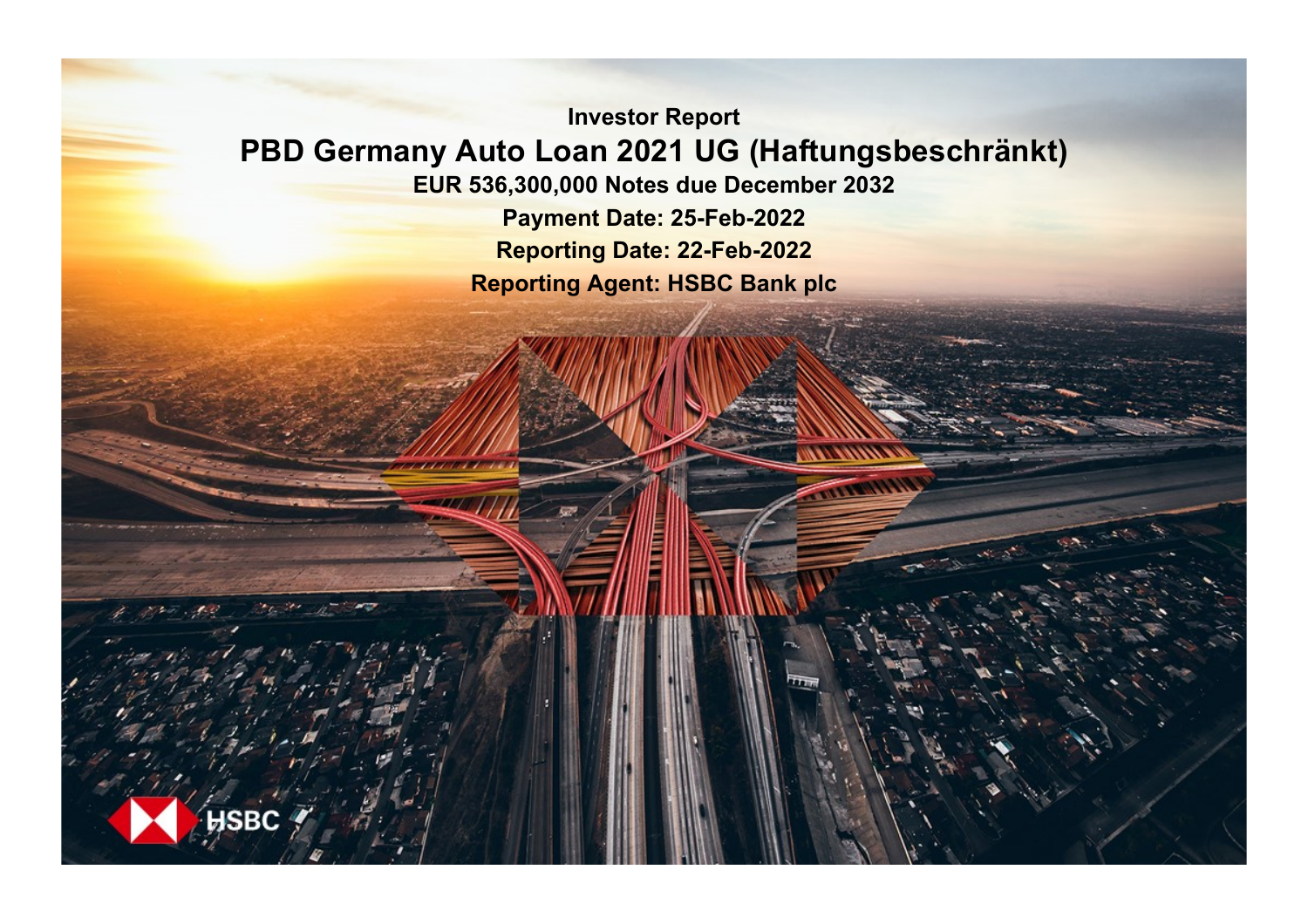

## **Contents**

<span id="page-1-0"></span>

|                                       | Page           |
|---------------------------------------|----------------|
| Contents                              | $\overline{2}$ |
| <b>Transaction Details</b>            | 3              |
| <b>Transaction Parties</b>            | $\overline{4}$ |
| <b>Bond Report</b>                    | 5              |
| <b>Bond Ratings</b>                   | 6              |
| Reserve Account                       | $\overline{7}$ |
| <b>Bank Accounts</b>                  | 8              |
| Ledgers                               | 9              |
| Subordinated Loan                     | 10             |
| <b>Expenses Report</b>                | 11             |
| <b>Available Interest Collections</b> | 12             |
| Interest Priority of Payments         | 13             |
| Available Principal Amount            | 14             |
| Principal Priority of Payments        | 15             |
| Triggers & Events                     | 16             |
| <b>Counterparty Ratings</b>           | 17             |
| Portfolio Summary                     | 18             |
| Portfolio Concentration               | 21             |
| <b>Balance Sheet</b>                  | 22             |
| Portfolio Stratifications             | 23             |
| <b>Disclaimer</b>                     | 41             |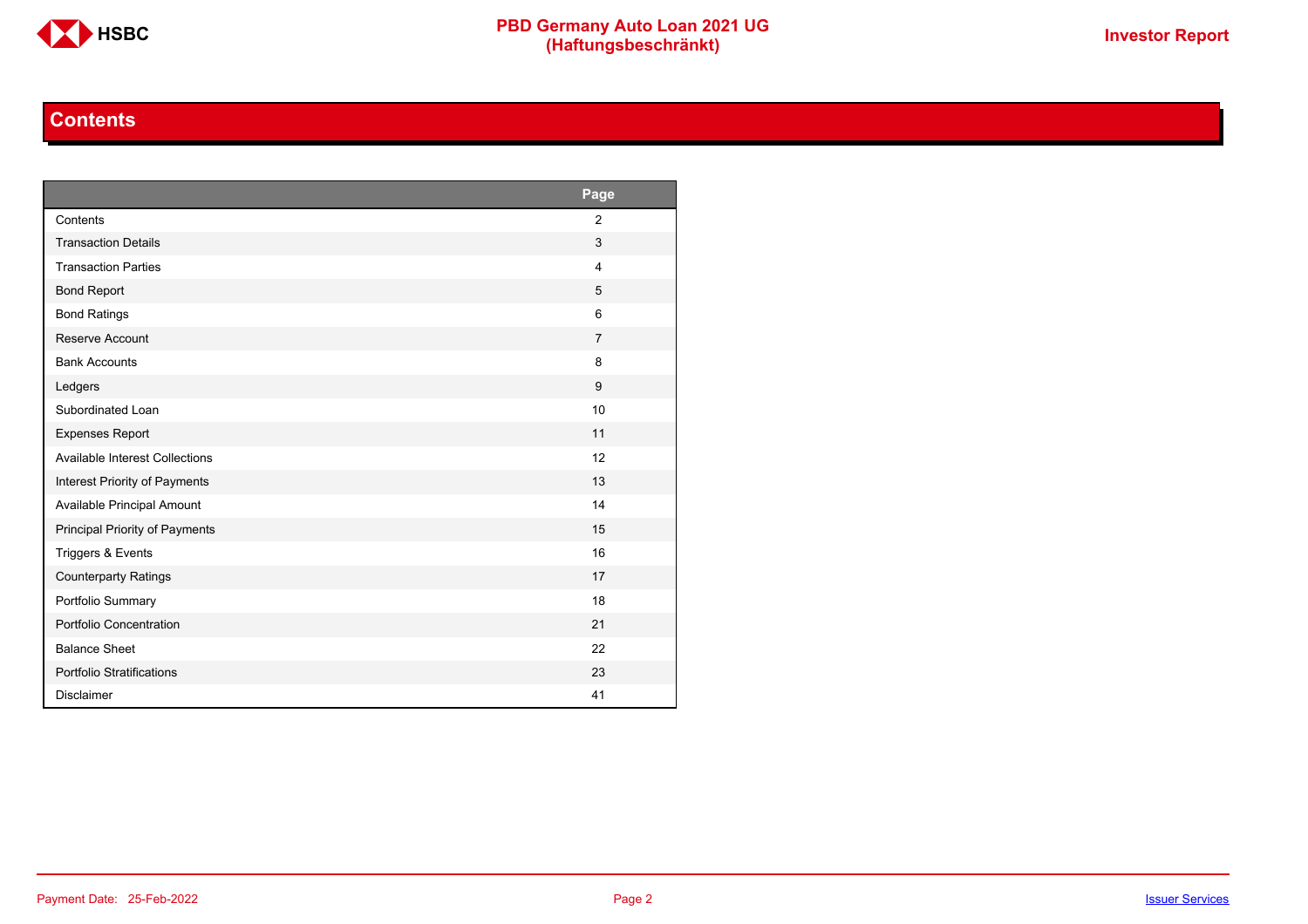

# **PBD Germany Auto Loan 2021 UG**<br>
(Haftungsbeschränkt)<br>
This area of the CHSD CHA (Haftungsbeschränkt)

## <span id="page-2-0"></span>**Transaction Details**

| <b>Key Dates</b>            |                             | <b>HSBC Contact Details</b>   |                                        |
|-----------------------------|-----------------------------|-------------------------------|----------------------------------------|
| Close Date                  | Friday, 29 January 2021     | Role                          | <b>Client Service Manager</b>          |
| Calculation Date            | Friday, 18 February 2022    | Name                          | Richard Crebo                          |
| Collection Period (start)   | Saturday, 1 January 2022    | Email                         | richard.crebo@hsbc.com                 |
| Collection Period (end)     | Monday, 31 January 2022     | Telephone                     | +44 (0) 203 268 4162                   |
| Interest Period (start)     | Tuesday, 25 January 2022    | <b>Group Email</b>            | ctla.securitisation@hsbc.com           |
| Interest Period (end)       | Friday, 25 February 2022    | <b>Investor Reporting</b>     | https://investorreporting.gbm.hsbc.com |
| <b>Current Payment Date</b> | Friday, 25 February 2022    |                               |                                        |
| Next Payment Date           | Friday, 25 March 2022       | Period Day Counts             |                                        |
| Revolving Period End Date   | Thursday, 25 January 2024   | <b>Collection Period Days</b> | 30 days                                |
| <b>Final Maturity Date</b>  | Wednesday, 29 December 2032 | <b>Interest Period Days</b>   | 31 days                                |

| <b>HSBC Contact Details</b> |                                        |
|-----------------------------|----------------------------------------|
| Role                        | <b>Client Service Manager</b>          |
| Name                        | Richard Crebo                          |
| Email                       | richard.crebo@hsbc.com                 |
| Telephone                   | +44 (0) 203 268 4162                   |
| Group Email                 | ctla.securitisation@hsbc.com           |
| <b>Investor Reporting</b>   | https://investorreporting.gbm.hsbc.com |

| <b>Period Day Counts</b>      |         |
|-------------------------------|---------|
| <b>Collection Period Days</b> | 30 days |
| <b>Interest Period Days</b>   | 31 days |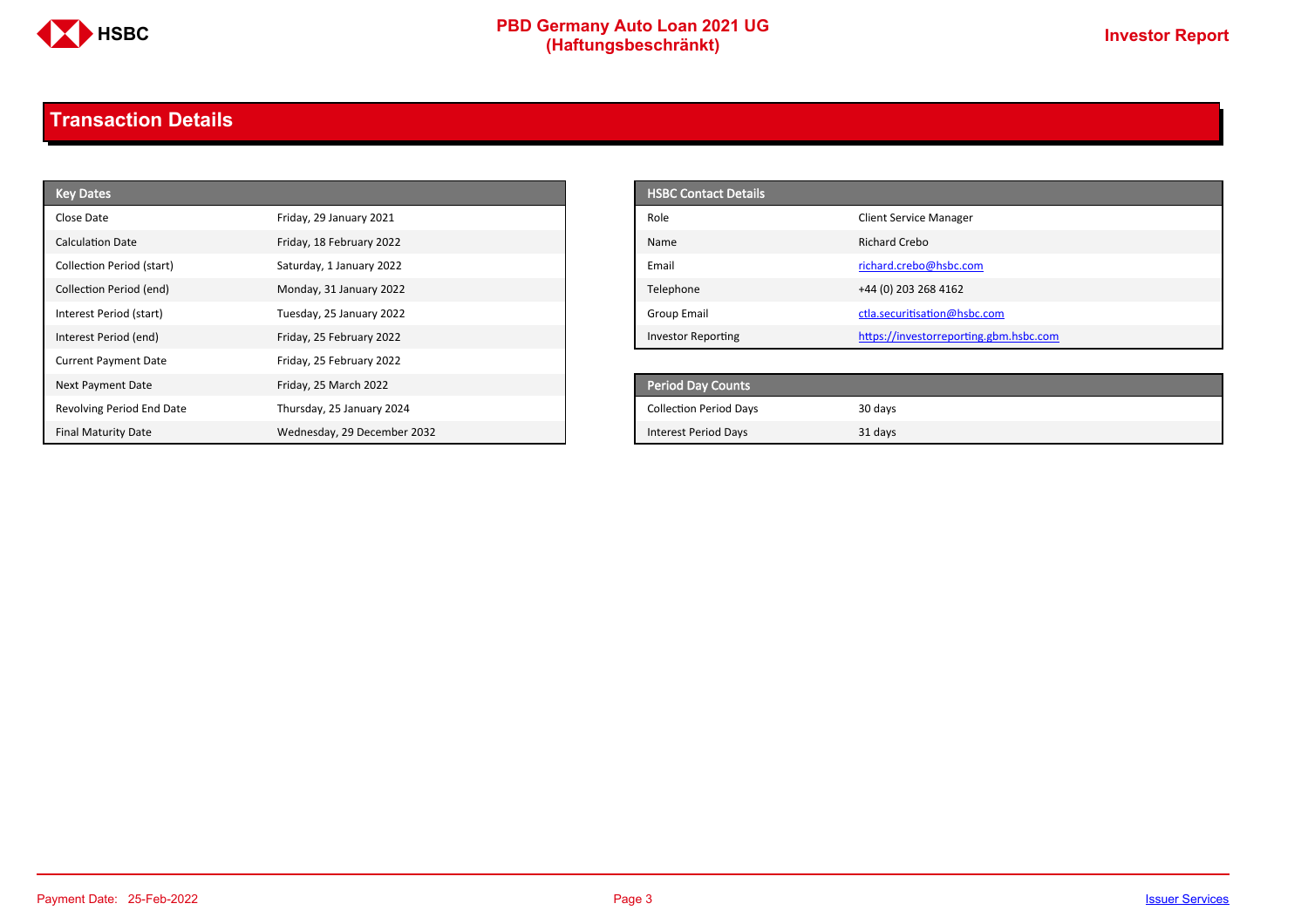

## **Transaction Parties**

<span id="page-3-0"></span>

| <b>Role</b>                  | Counterparty                                          |
|------------------------------|-------------------------------------------------------|
| Issuer                       | PBD Germany Auto Loan 2021 UG (Haftungsbeschränkt)    |
| Data Trustee                 | Elavon Financial Services Designated Activity Company |
| Seller                       | PSA Bank Deutschland GMBH                             |
| Servicer                     | PSA Bank Deutschland GMBH                             |
| <b>Account Bank</b>          | Elavon Financial Services Designated Activity Company |
| Reporting Agent              | <b>HSBC Bank plc</b>                                  |
| <b>Calculation Agent</b>     | HSBC Bank plc                                         |
| Corporate Administrator      | Wilmington Trust SP Services (Frankfurt) GMBH         |
| Back-Up Servicer Facilitator | Wilmington Trust SP Services (Frankfurt) GMBH         |
| Arranger                     | Unicredit Bank AG                                     |
| Rating Agency                | Moody's Investors Service España SA                   |
| Rating Agency                | <b>Fitch Ratings Ireland Limited</b>                  |
| Listing Agent                | Banque Internationale à Luxembourg                    |
| <b>Security Trustee</b>      | HSBC Corporate Trustee Company (UK) Limited           |
| Paying Agent                 | Elavon Financial Services Designated Activity Company |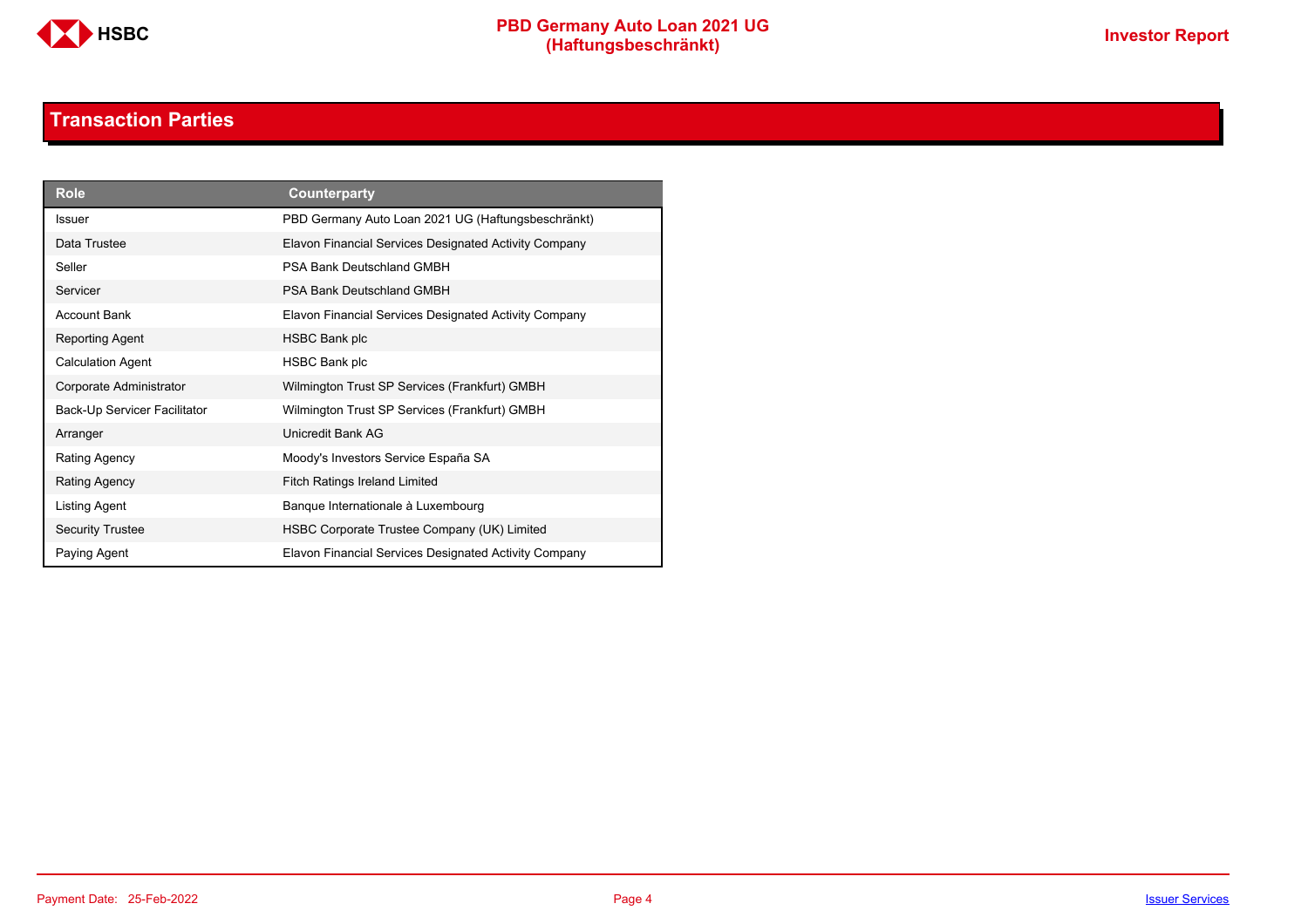### <span id="page-4-0"></span>**Bond Report**

| <b>Class</b>                      | <b>A Notes</b>    | <b>B</b> Notes    |
|-----------------------------------|-------------------|-------------------|
| Currency                          | <b>EUR</b>        | <b>EUR</b>        |
| <b>ISIN</b>                       | XS2279552520      | XS2279552876      |
| Payment Frequency                 | Monthly           | Monthly           |
| <b>Current Payment Date</b>       | 25-Feb-2022       | 25-Feb-2022       |
| <b>Interest Accrual Method</b>    | Actual/360        | Actual/360        |
| <b>Final Maturity Date</b>        | 29-Dec-2032       | 29-Dec-2032       |
|                                   |                   |                   |
| <b>Current Period Rates:</b>      |                   |                   |
| Reference Index                   | <b>Fixed Rate</b> | <b>Fixed Rate</b> |
| <b>Index Determination Date</b>   | N/A               | N/A               |
| Index Rate                        | N/A               | N/A               |
| Margin                            | 0.30000%          | 1.00000%          |
| <b>Total Coupon</b>               | 0.30000%          | 1.00000%          |
|                                   |                   |                   |
| <b>Transaction Amounts:</b>       |                   |                   |
| Original Issue Size               | € 500,000,000.00  | € 36,300,000.00   |
| Opening Balance for Period        | € 500,000,000.00  | € 36,300,000.00   |
| <b>Beginning Pool Factor</b>      | 1.00000           | 1.00000           |
| <b>Principal Repayments</b>       |                   |                   |
| <b>Further Notes</b>              |                   |                   |
| <b>Closing Balance for Period</b> | € 500,000,000.00  | € 36,300,000.00   |
| <b>Ending Pool Factor</b>         | 1.00000           | 1.00000           |
|                                   |                   |                   |
| <b>Prior Unpaid Interest</b>      |                   |                   |
| Interest on Prior Unpaid          |                   |                   |
| <b>Current Interest Due</b>       | € 129,150.00      | € 31,257.93       |
| <b>Total Interest Paid</b>        | € 129,150.00      | € 31,257.93       |
| <b>Unpaid Interest</b>            |                   |                   |

On 25 August 2021 (the "First Further Notes Issue Date"), the Issuer will issue the following Further Notes: (a) First Further Class ANotes with: (i) the Original Note Amount of EUR 33,800,000.00 (ii) the applicable Pool Factor (taking into account any redemption onthat Payment Date) of 100% (iii) the Note Principal Amount of EUR 33,800,000.00 and (iv) temporary ISIN: XS2367604480, (b) FirstFurther Class B Notes with (i) the Original Note Amount of EUR 2,500,000.00 (ii) the applicable Pool Factor (taking into account anyredemption on that Payment Date) of 100% (iii) the Note Principal Amount of EUR 2,500,000.00 and (iv) temporary ISIN:XS2367605966. The First Further Notes will rank pari passu with, and share the same security as the Initial Notes.The notes being in aNGN (New Global Notes) format will initially be issued as Temporary Global Notes and then not earlier than 40 calendar days afterissue and after the noteholder has declared its tax status be replaced with the Permanent Global Notes. The First Further Notes will atfirst, for operational purposes, be issued under a new temporary ISIN, but will then be merged with the Initial Notes. Onceconsolidated with the Initial Notes, the First Further Notes will share the same ISIN as all other Notes in issuance.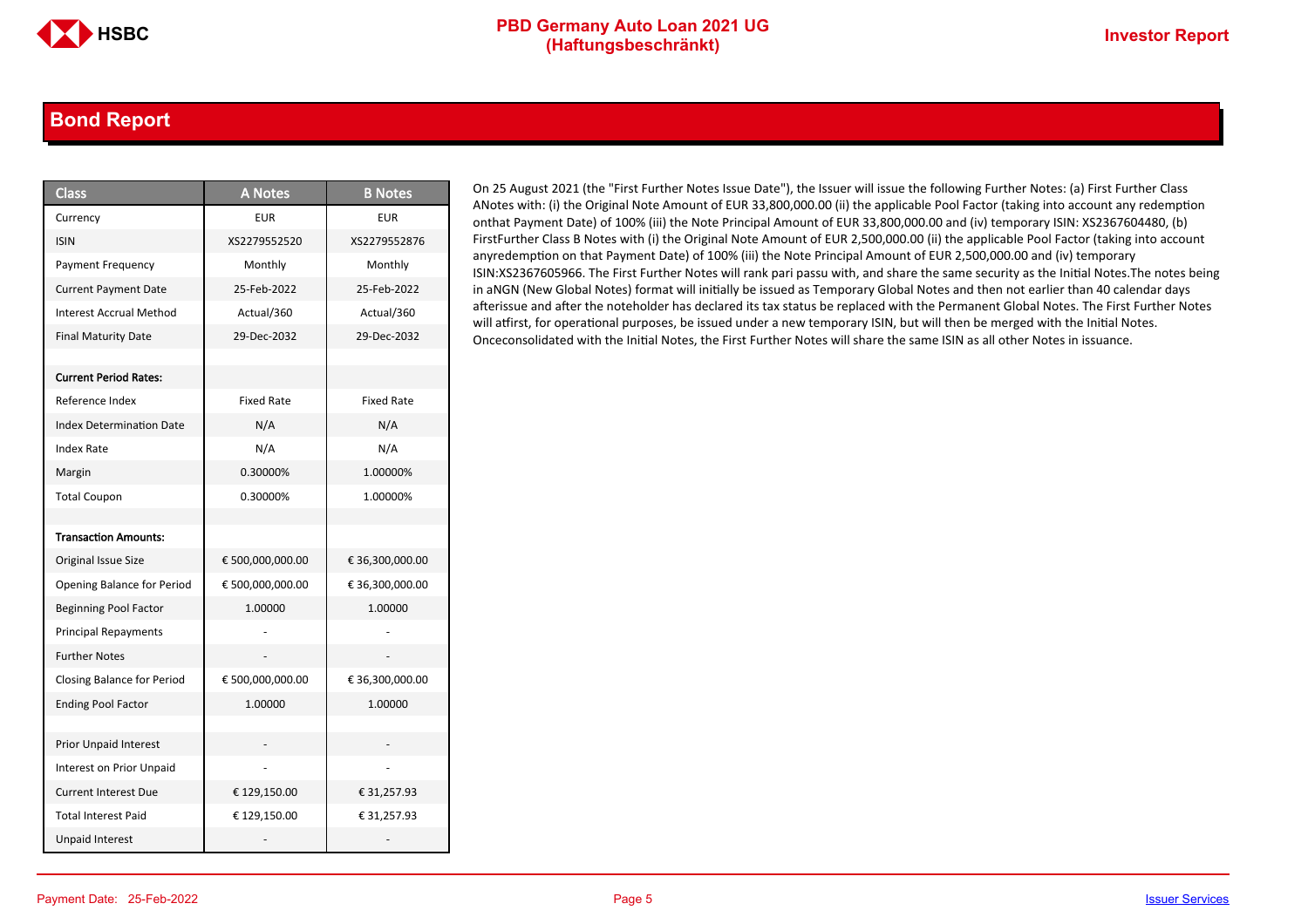

# **PBD Germany Auto Loan 2021 UG**<br>
(Haftungsbeschränkt)<br>
This area of the CHSD CHA (Haftungsbeschränkt)

# <span id="page-5-0"></span>**Bond Ratings**

| <b>Original Ratings</b> | S&F | <b>Fitch</b> | Moody's | <b>DBRS</b> |
|-------------------------|-----|--------------|---------|-------------|
| Class A<br>.            | n/a | AA           | Aa2     | n/a         |
| Class B                 | n/a | n/a          | n/a     | n/a         |

| <b>Surrent Ratings</b> | 0.91<br>>I≏∃i | <b>Fitch</b> | Moody's | DERS. |
|------------------------|---------------|--------------|---------|-------|
| Class A<br>.           | n/a           | ₩            | Aa2     | n/a   |
| Class B                | n/a           | n/a          | n/a     | n/a   |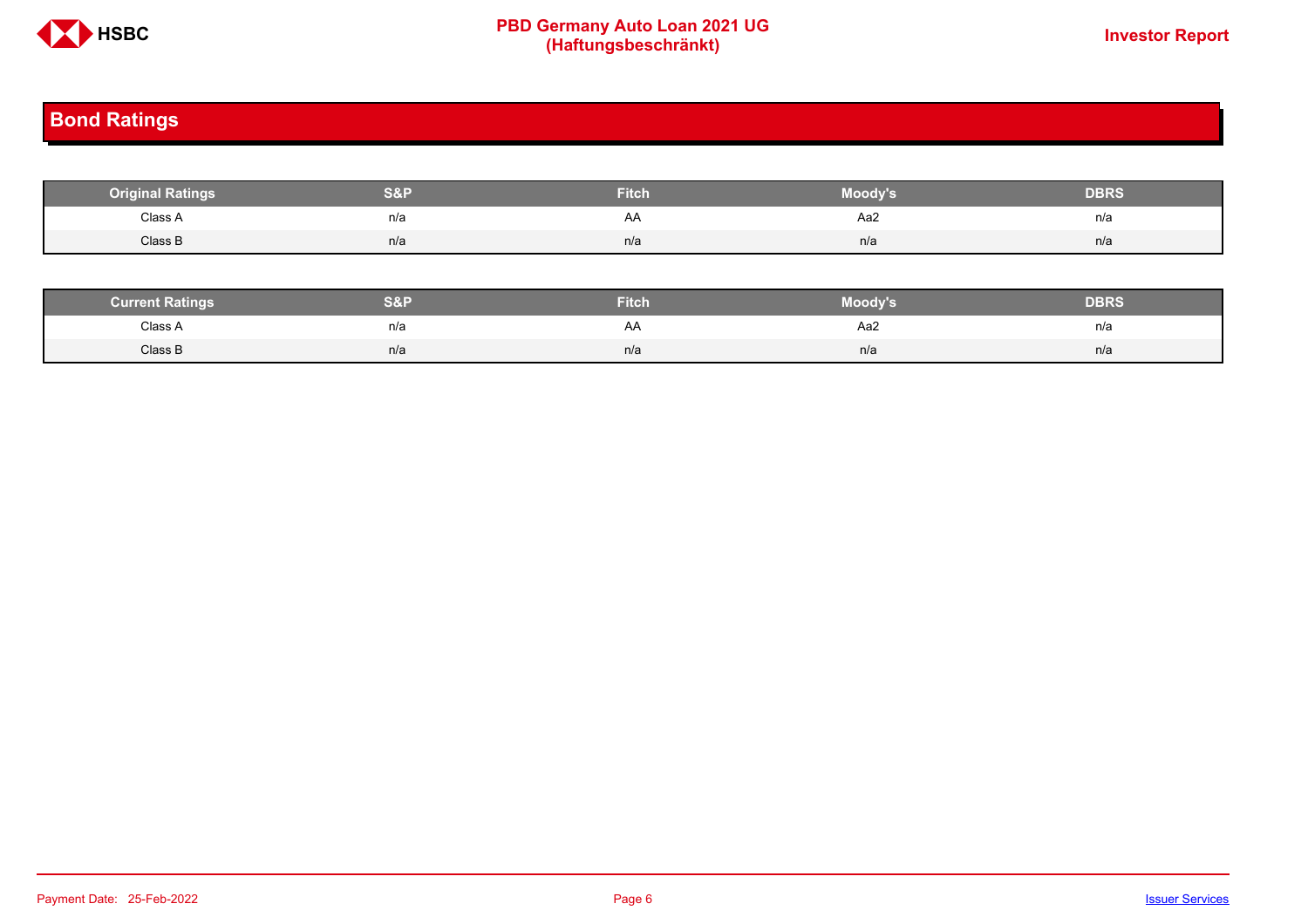

## <span id="page-6-0"></span>**Reserve Account**

| <b>General Reserve Account</b>                 |                |
|------------------------------------------------|----------------|
| <b>Opening Balance</b>                         | € 1,500,000.00 |
| Credits to the General Reserve Account         | € 1,500,000.00 |
| Debits to the General Reserve Account          | € 1,500,000.00 |
| Closing Balance                                | € 1,500,000.00 |
|                                                |                |
| <b>General Reserve Account Required Amount</b> | € 1,500,000.00 |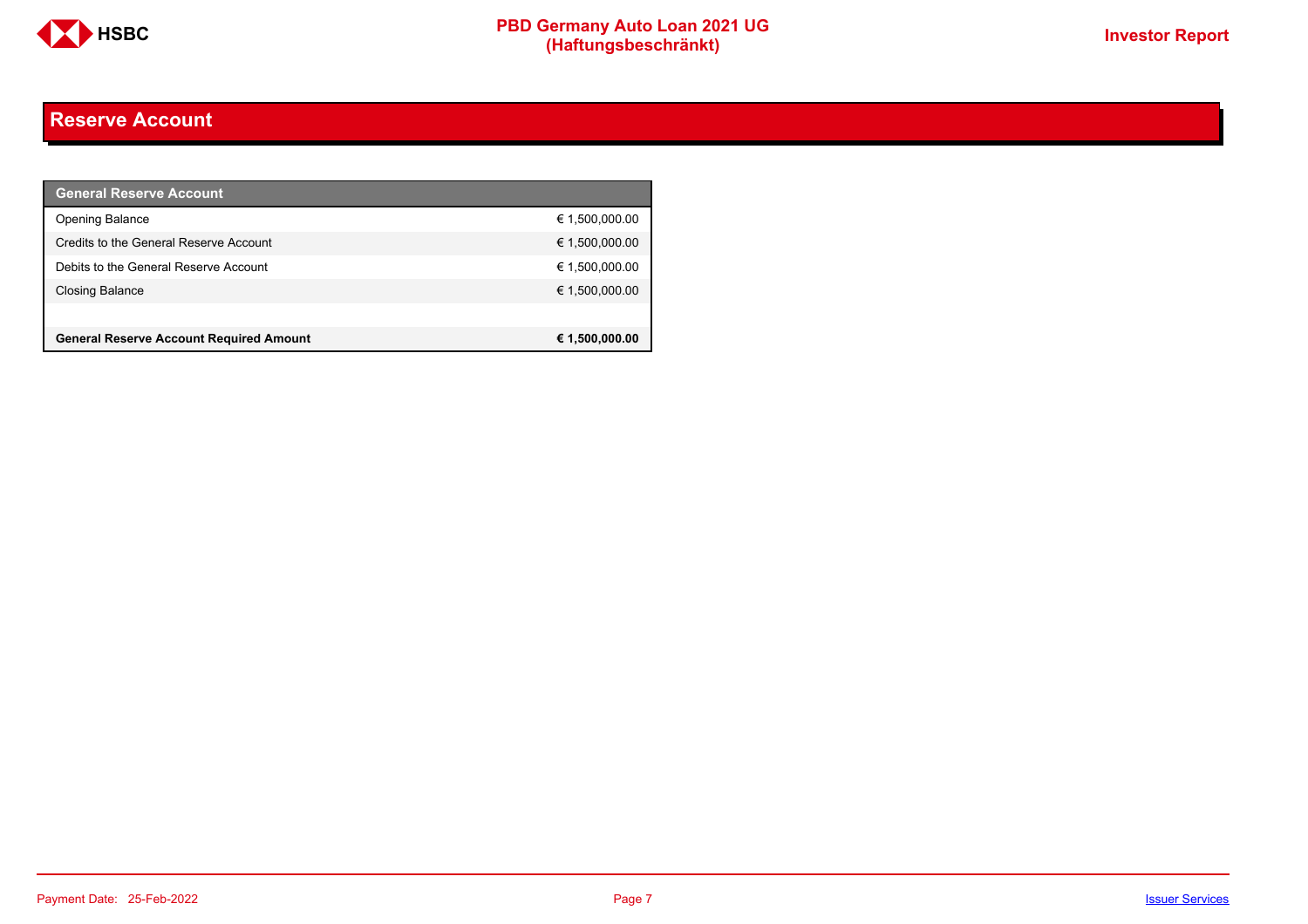

## <span id="page-7-0"></span>**Bank Accounts**

| <b>General Collection Account</b>         |                 |
|-------------------------------------------|-----------------|
| <b>Opening Balance</b>                    |                 |
| Credits to the General Collection Account | € 18,235,891.43 |
| Debits to the General Collection Account  | € 18,235,891.43 |
| Closing Balance                           |                 |

| <b>Interest Account</b>         |                |
|---------------------------------|----------------|
| <b>Opening Balance</b>          |                |
| Credits to the Interest Account | € 1,500,000.00 |
| Debits to the Interest Account  | € 1,500,000.00 |
| <b>Closing Balance</b>          |                |

| <b>Principal Account</b>         |                 |
|----------------------------------|-----------------|
| <b>Opening Balance</b>           | € 6.33          |
| Credits to the Principal Account | € 16,742,882.64 |
| Debits to the Principal Account  | € 16,742,713.98 |
| <b>Closing Balance</b>           | € 174.99        |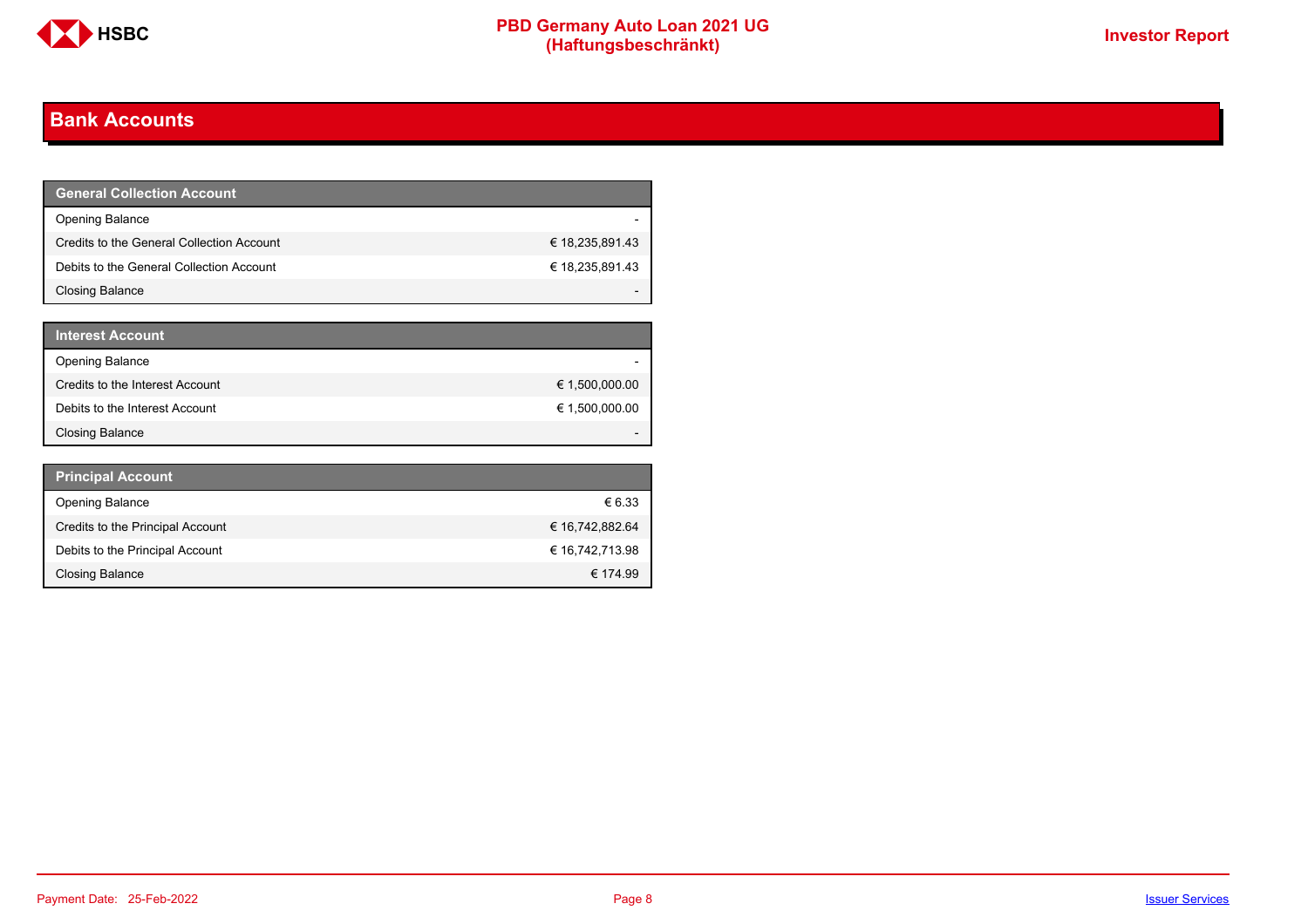

# <span id="page-8-0"></span>**Ledgers**

| <b>Principal Deficiency Ledger</b>         |             |
|--------------------------------------------|-------------|
| <b>Opening Balance</b>                     |             |
| Credits to the Principal Deficiency Ledger | €107,037.03 |
| Debits to the Principal Deficiency Ledger  | €107,037.03 |
| Closing Balance                            |             |

| <b>Principal Account Ledger</b>         |                |
|-----------------------------------------|----------------|
| <b>Opening Balance</b>                  | €6.33          |
| Credits to the Principal Account Ledger | €16,742,882.64 |
| Debits to the Principal Account Ledger  | €16,742,713.98 |
| Closing Balance                         | €174.99        |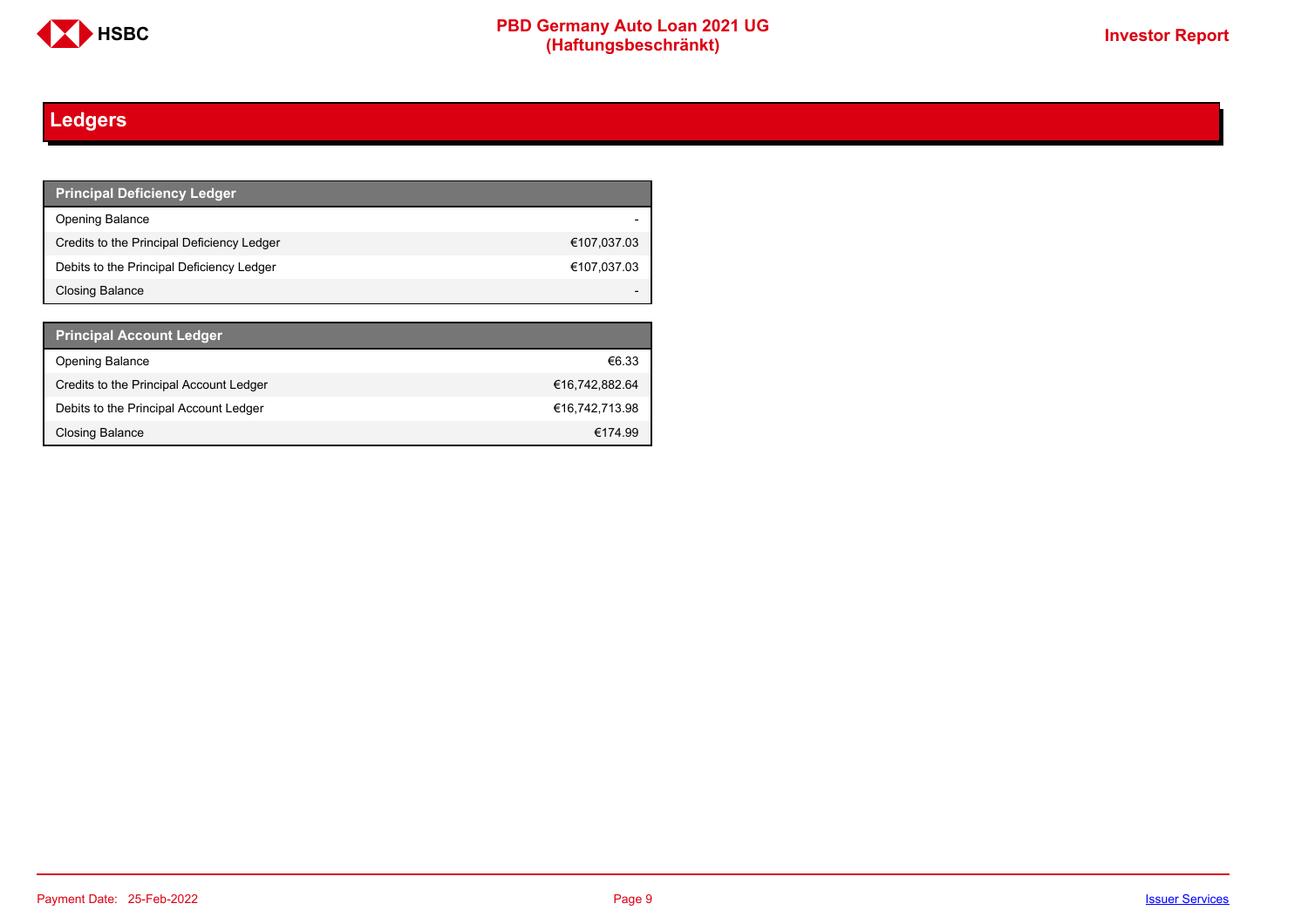

## <span id="page-9-0"></span>**Subordinated Loan**

| <b>Subordinated Loan Details</b> |                          |
|----------------------------------|--------------------------|
| Opening Loan Balance             | €1,500,000.00            |
| Interest Due (fixed 1% p/a)      | €1,291.67                |
| <b>Total Interest Paid</b>       | €1,291.67                |
| <b>Principal Repayments</b>      |                          |
| Further Sub Loan                 | $\overline{\phantom{0}}$ |
| Closing Loan Balance             | €1,500,000.00            |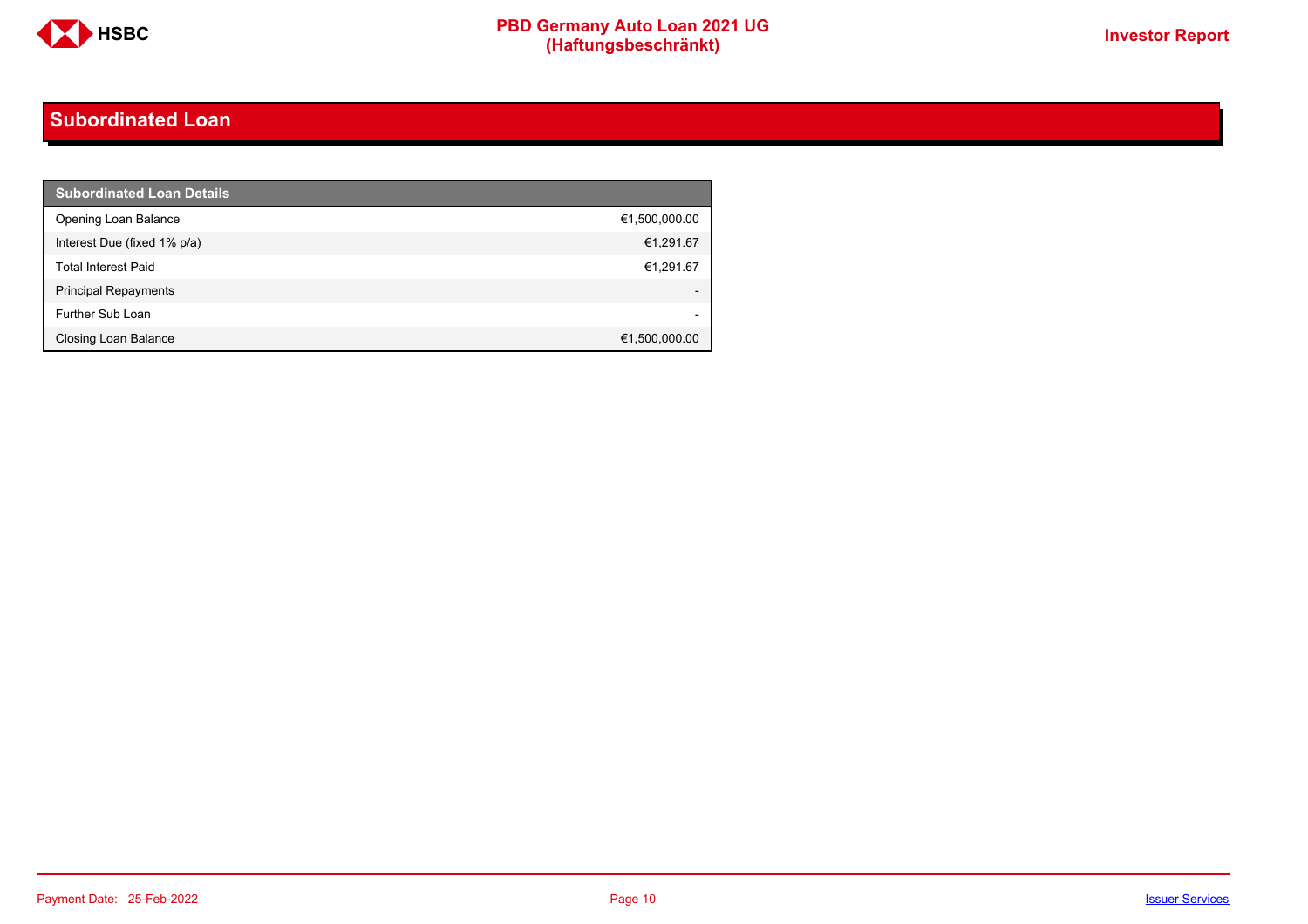

# <span id="page-10-0"></span>**Expenses Report**

| Fee Type                     | <b>Prior Shortfall</b>   | <b>Current Amount Due</b> | <b>Current Amount Paid</b> | <b>Outstanding Shortfall</b> |
|------------------------------|--------------------------|---------------------------|----------------------------|------------------------------|
| Account Bank                 | $\overline{\phantom{0}}$ | $\overline{\phantom{0}}$  | $\overline{\phantom{0}}$   |                              |
| Agent Bank                   | $\sim$                   | $\sim$                    | $\sim$                     | $\overline{\phantom{a}}$     |
| Arranger                     | $\overline{\phantom{a}}$ | $\overline{\phantom{a}}$  | $\overline{\phantom{a}}$   | $\overline{\phantom{a}}$     |
| Auditors                     | $\overline{\phantom{a}}$ | $\sim$                    | $\overline{\phantom{a}}$   | $\overline{\phantom{a}}$     |
| Back-Up Servicer             | $\overline{\phantom{a}}$ | $\overline{\phantom{a}}$  | $\overline{\phantom{a}}$   | $\overline{\phantom{a}}$     |
| Back-Up Servicer Facilitator | $\overline{\phantom{a}}$ | $\overline{\phantom{a}}$  | $\overline{\phantom{a}}$   | $\overline{\phantom{a}}$     |
| <b>Calculation Agent</b>     | $\overline{\phantom{a}}$ | $\overline{\phantom{a}}$  | $\overline{\phantom{a}}$   | $\overline{\phantom{a}}$     |
| Corporate Administrator      | $\overline{\phantom{a}}$ | $\overline{\phantom{a}}$  | $\sim$                     | $\overline{\phantom{a}}$     |
| Data Trustee                 | $\overline{\phantom{a}}$ | $\overline{\phantom{a}}$  | $\overline{\phantom{a}}$   | $\overline{\phantom{a}}$     |
| Legal Advisers               | $\sim$                   | $\sim$                    | $\sim$                     | $\sim$                       |
| Listing Agent                | $\overline{\phantom{a}}$ | $\overline{\phantom{a}}$  | $\overline{\phantom{a}}$   | $\overline{\phantom{a}}$     |
| Other Amounts                | $\overline{\phantom{a}}$ | $\overline{\phantom{a}}$  | $\overline{\phantom{a}}$   |                              |
| Paying Agent                 | $\overline{\phantom{a}}$ | $\overline{\phantom{a}}$  | $\overline{\phantom{a}}$   | $\overline{\phantom{a}}$     |
| Rating Agencies              | $\overline{\phantom{a}}$ | $\overline{\phantom{a}}$  | $\overline{\phantom{a}}$   | $\overline{\phantom{a}}$     |
| Reporting Agent              | $\overline{\phantom{a}}$ | €20,000.00                | €20,000.00                 | $\overline{\phantom{a}}$     |
| Security Trustee             | $\sim$                   | €4,000.00                 | €4,000.00                  | $\overline{\phantom{a}}$     |
| Servicer                     | $\overline{\phantom{a}}$ | €134,075.00               | €134,075.00                | $\overline{\phantom{a}}$     |
| Settlement Agent             |                          | $\overline{\phantom{a}}$  | $\overline{\phantom{a}}$   |                              |
| Tax                          | $\overline{\phantom{a}}$ | €751.96                   | €751.96                    | $\overline{\phantom{a}}$     |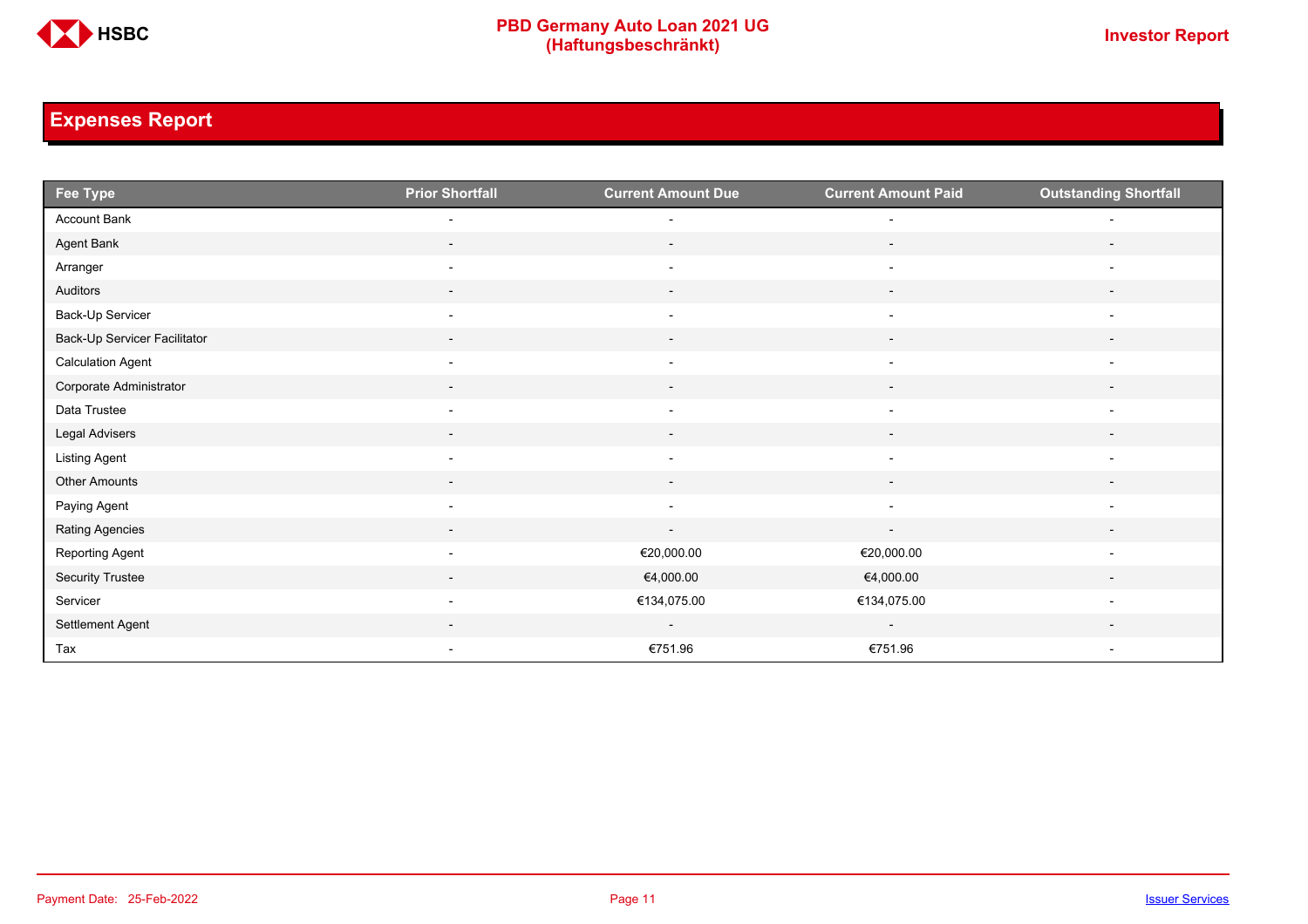

### <span id="page-11-0"></span>**Available Distribution Amounts**

| <b>Available Collections</b> |                 |
|------------------------------|-----------------|
| (a) All cash collections     | € 17,580,649.88 |
| (b) Any Deemed Collections   | € 590,972.21    |
| (c) Any and all Recoveries   | € 64,269.34     |
| Total Available Collections  | € 18,235,891.43 |

| <b>Available Interest Collections</b>                              |              |
|--------------------------------------------------------------------|--------------|
| The Available Collections less the Available Principal Collections | 1.600.045.82 |

| <b>Available Interest Amount</b>                                                 |                |
|----------------------------------------------------------------------------------|----------------|
| (a) The Available Interest Collections                                           | € 1,600,045.82 |
| (b) The amount standing to the credit of the General Reserve Account             | € 1,500,000.00 |
| (c) Any interest earned (if any) in respect of the Accounts                      |                |
| (d) With respect to the First Payment Date, The issue price of the Class A Notes |                |
| <b>Total Available Interest Amount</b>                                           | € 3,100,045.82 |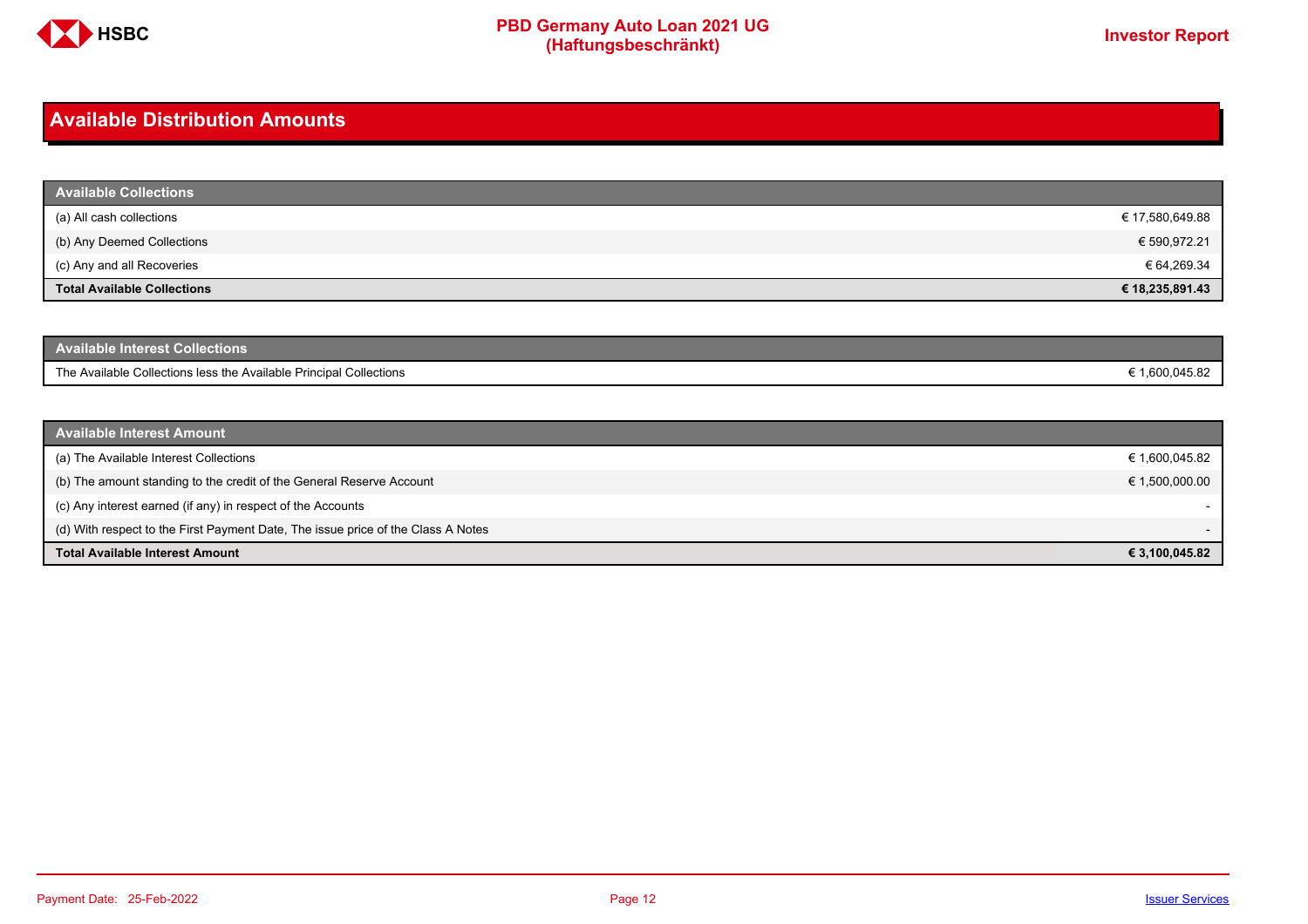

# <span id="page-12-0"></span>**Pre-Enforcement Priority of Payments**

| <b>Interest Priority of Payments</b>                                                                                                   | <b>Amounts Paid</b> | <b>Available Funds</b> |
|----------------------------------------------------------------------------------------------------------------------------------------|---------------------|------------------------|
|                                                                                                                                        |                     | € 3,100,045.82         |
| (a) first, to pay the Issuer Expenses and any Issuer Expenses Arrears                                                                  | € 158.826.96        | € 2,941,218.86         |
| (b) second, to pay, pari passu and on a pro rata basis, the Class A Notes Interest Amount                                              | € 129.150.00        | € 2,812,068.86         |
| (c) third, to transfer to the General Reserve Account for the balance to be equal to the Reserve Required Amount                       | € 1,500,000.00      | € 1,312,068.86         |
| (d) fourth, transfer to the Principal Account to reduce any Principal Deficiency Ledger to zero                                        | € 107.037.03        | € 1,205,031.83         |
| (e) fifth, to pay, pari passu and on a pro rata basis, the Class B Notes Interest Amount and Class B Interest Arrears                  | € 31.257.93         | € 1,173,773.90         |
| (f) sixth, to pay the Subordinated Loan Provider, first, Interest, and thereafter Principal (General Reserve Required Decrease Amount) | € 1.291.67          | € 1,172,482.23         |
| (q) seventh, to pay the remaining Available Interest Amount to the Seller                                                              | € 1.172.482.23      |                        |
| <b>Total Distribution Amount</b>                                                                                                       | € 3,100,045.82      |                        |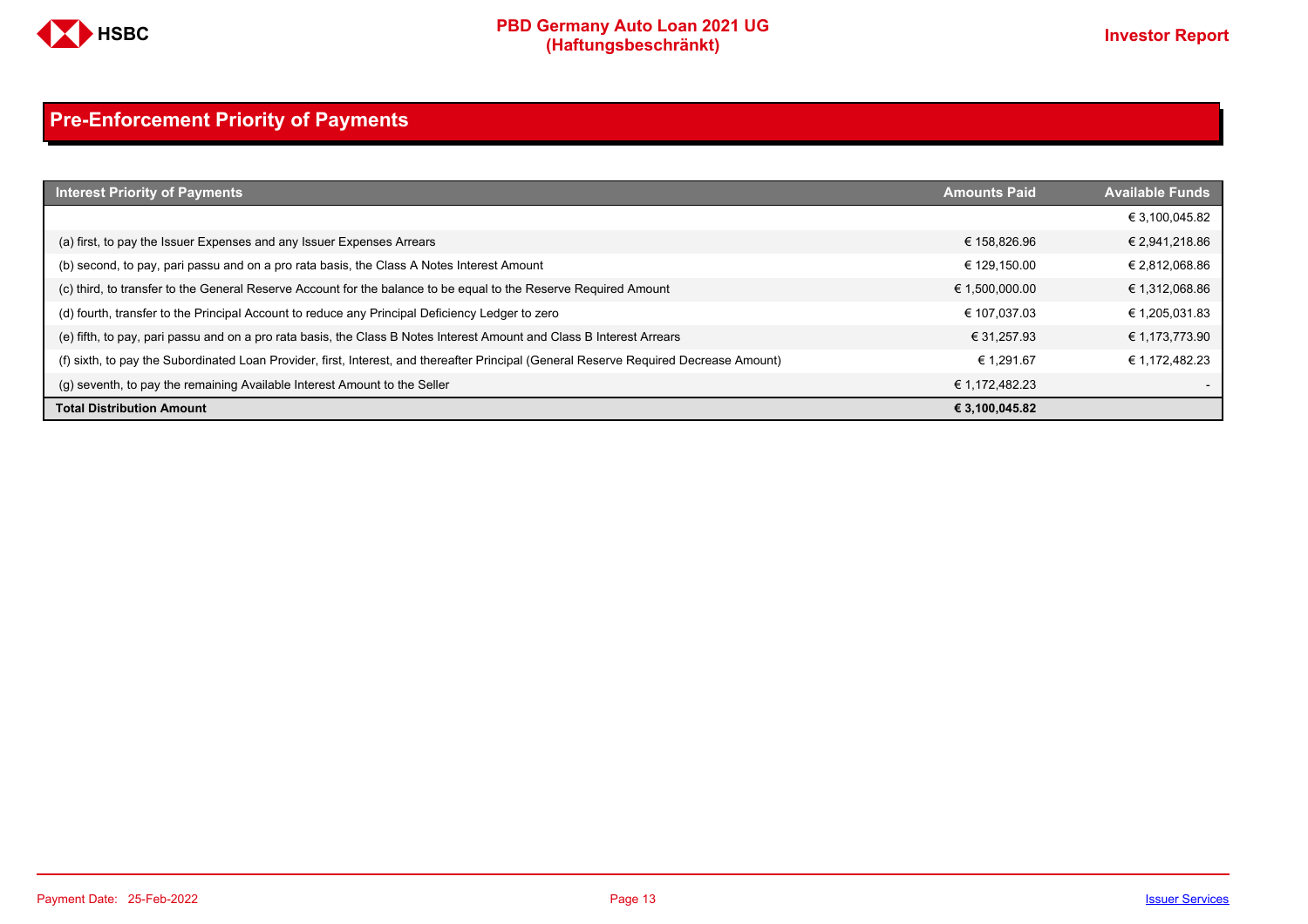

### <span id="page-13-0"></span>**Available Distribution Amounts**

| <b>Available Principal Collections</b>                           |                 |
|------------------------------------------------------------------|-----------------|
| (a) Scheduled Principal                                          | € 12,395,374.53 |
| (b) Unscheduled Principal                                        | € 3,647,604.12  |
| (c) Deemed Collections less Deemed Collection Interest Component | € 592,866.96    |
| <b>Total Available Principal Collections</b>                     | € 16,635,845.61 |

| <b>Available Principal Amount</b>                                                    |                          |
|--------------------------------------------------------------------------------------|--------------------------|
| (a) All Principal Collections                                                        | € 16,635,845.61          |
| (b) The remaining balance standing to the credit of the Principal Account (if any)   | € 6.33                   |
| (c) all amounts to be transferred from the Interest Account to the Principal Account | € 107,037.03             |
| (d) The Further Notes Amount                                                         | $\overline{\phantom{a}}$ |
| (e) Any amounts credited to the Principal Account Ledger                             |                          |
| <b>Total Available Principal Amount</b>                                              | € 16,742,888.97          |

| <b>Maximum Receivables Purchase Amount</b>                                               |                  |
|------------------------------------------------------------------------------------------|------------------|
| (a) the difference between:                                                              |                  |
| (i) The Aggegate Outstanding Note Principal Amount                                       | € 536,300,000.00 |
| minus                                                                                    |                  |
| (ii) the Aggregate Outstanding Principal Amount on the last day of the Collection Period | € 519,557,111.03 |
| (b) The Available Principal Amount, less Additional Purchased Receivables                | € 16.742.888.97  |
| Maximum Receivables Purchase Amount (the lesser of (a) and (b) above)                    | € 16,742,888.97  |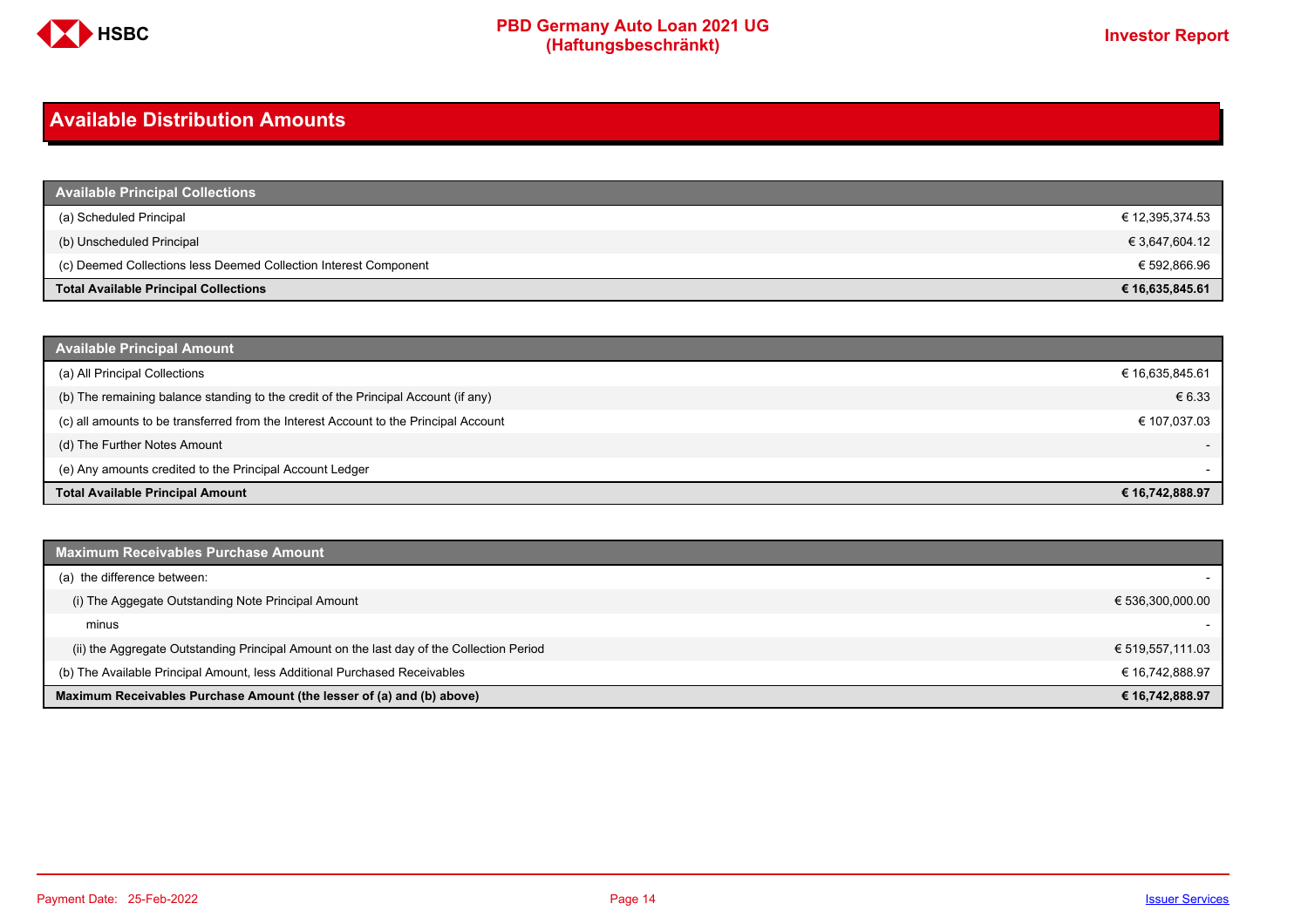

# <span id="page-14-0"></span>**Pre-Enforcement Priority of Payments**

| <b>Principal Priority of Payments</b>                                                                               | <b>Amounts Paid</b>      | <b>Available Funds</b> |
|---------------------------------------------------------------------------------------------------------------------|--------------------------|------------------------|
|                                                                                                                     |                          | € 16,742,888.97        |
| (a) first, to pay the Seller the Principal Component Purchase Price                                                 | € 16,742,713.98          | € 174.99               |
| (b) second, during the Revolving Period, to pay any amounts up to the Maximum Principal Account Ledger Amount       | € 174.99                 |                        |
| (c) third, on each Payment Date, to pay, pari passu and on a pro rata basis, the Class A Notes Amortisation Amount  |                          |                        |
| (d) fourth, on each Payment Date, to pay, pari passu and on a pro rata basis, the Class B Notes Amortisation Amount | $\overline{\phantom{0}}$ |                        |
| <b>Total Distribution Amount</b>                                                                                    | € 16,742,888.97          |                        |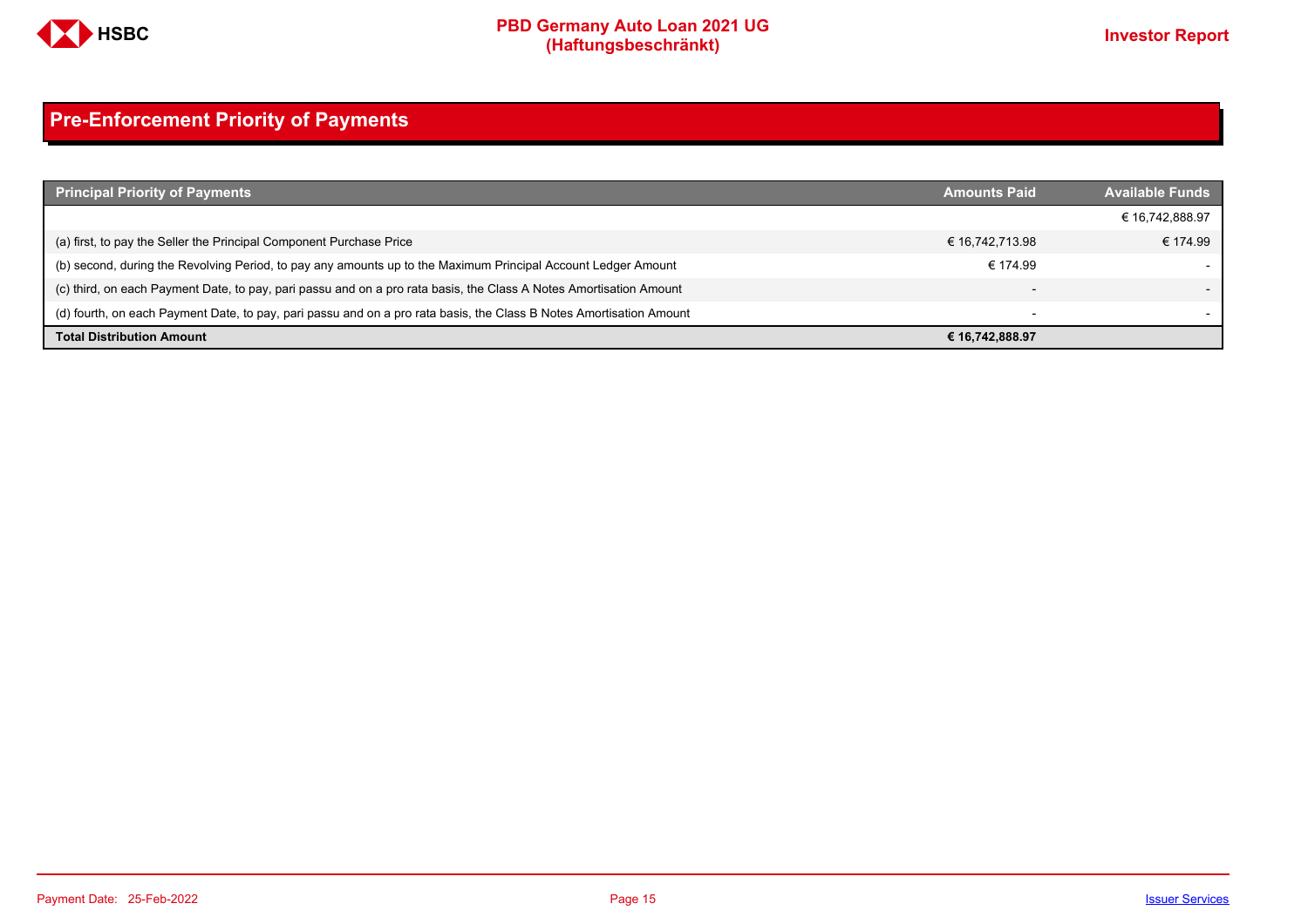

# <span id="page-15-0"></span>**Triggers & Events**

| <b>Transaction Events Summary</b> |    |
|-----------------------------------|----|
|                                   |    |
| Seller Event                      | No |
|                                   |    |
| Servicer Termination Event        | No |
|                                   |    |
| <b>Notification Event</b>         | No |
|                                   |    |
| <b>Issuer Event of Default</b>    | No |
|                                   |    |
| <b>Amortisation Event</b>         | No |
|                                   |    |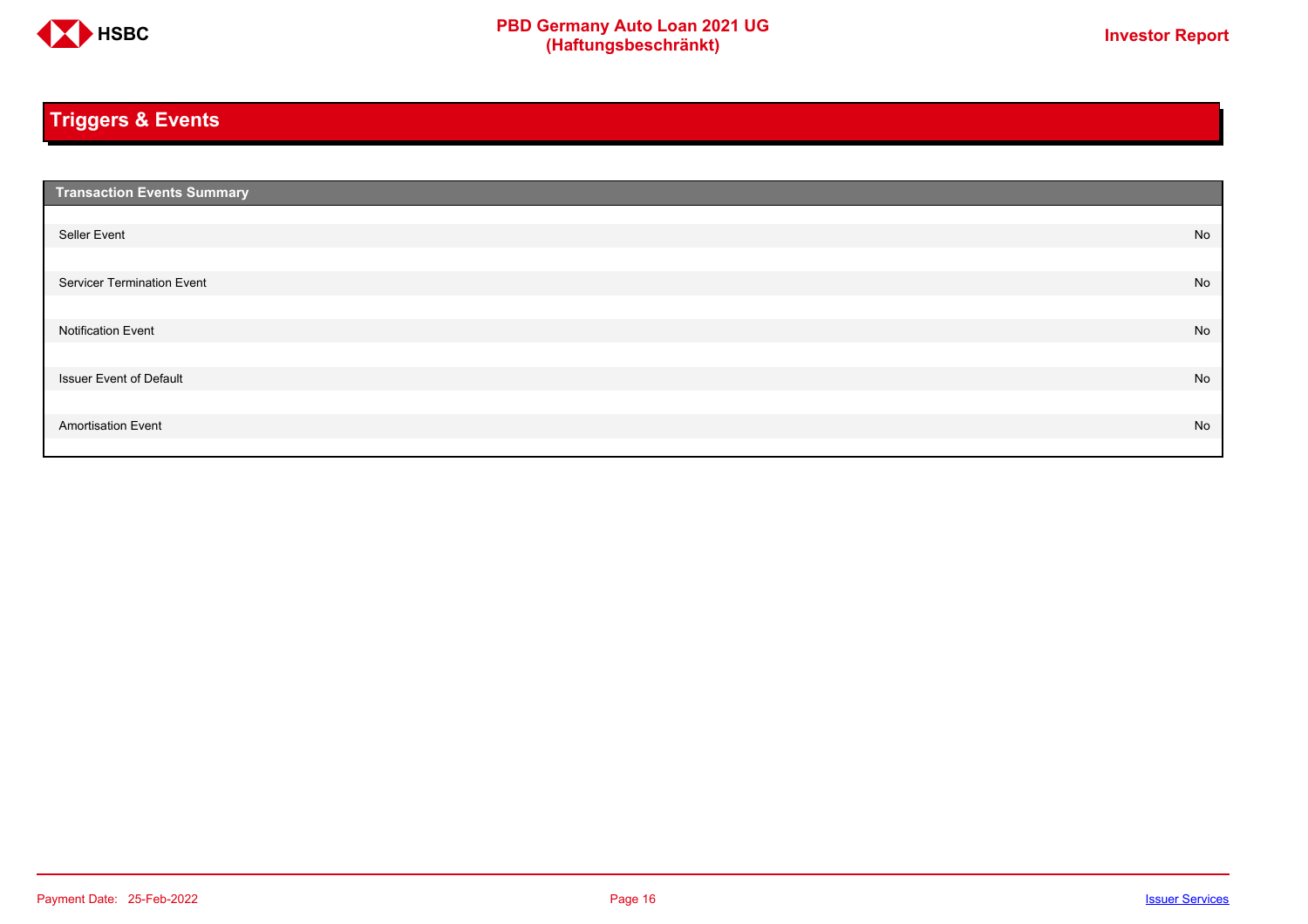

## <span id="page-16-0"></span>**Counterparty Ratings**

|                                                       |                          |        | <b>Long Term</b> |        |             | <b>Short Term</b> |               |               |
|-------------------------------------------------------|--------------------------|--------|------------------|--------|-------------|-------------------|---------------|---------------|
| Counterparty                                          | <b>Counterparty Role</b> | Agency | Trigger          | Rating |             | Status Trigger    | <b>Rating</b> | <b>Status</b> |
| Elavon Financial Services Designated Activity Company | <b>Account Bank</b>      | Fitch  |                  | AA-    | Pass        | F1                | $F1+$         | Pass          |
| Elavon Financial Services Designated Activity Company | <b>Account Bank</b>      | Moodys | A2               | Aa3    | <b>Pass</b> | $P-1$             | $P-1$         | Pass          |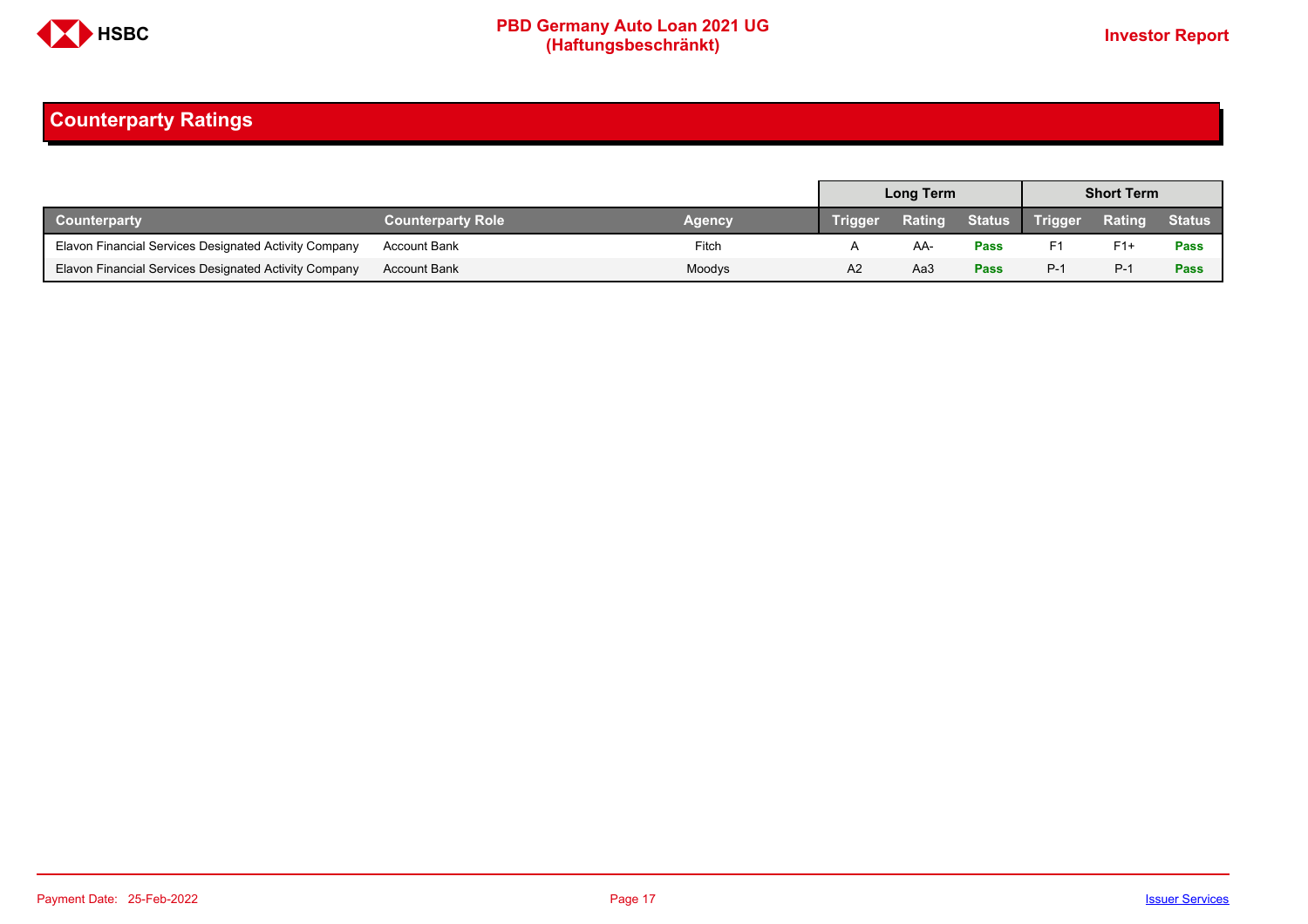

# **PBD Germany Auto Loan 2021 UG**<br>
(Haftungsbeschränkt)<br>
This area of the CHSD CHA (Haftungsbeschränkt)

# <span id="page-17-0"></span>**Portfolio Summary**

| Portfolio Statistics - Performing Receivables |            |
|-----------------------------------------------|------------|
| Top 1 Customer                                | 0.03%      |
| Top 10 Customers                              | 0.25%      |
| Top 20 Customers                              | 0.45%      |
| Average Balance per Customer                  | €10,895.75 |
| Weighted Average Discounted Interest Rate     | 3.35%      |
| Weighted Average OLTV                         | 84.10%     |
| Weighted Average Original Term (Months)       | 50.07      |
| Weighted Average RemainingTerm (Months)       | 31.88      |
| Weighted Average Seasoning (Months)           | 18.19      |
| <b>Balloon Amount</b>                         | 41.77%     |

| <b>Loan Portfolio</b>                                                |                              |                  |
|----------------------------------------------------------------------|------------------------------|------------------|
| Principal Opening Balance of performing and delinquent receivables : | Principal                    | € 536,299,993.67 |
|                                                                      | <b>Number of Contracts</b>   | 48,963           |
| <b>Principal Receipts:</b>                                           | <b>Principal Scheduled</b>   | € 12,383,379.46  |
|                                                                      | <b>Principal Unscheduled</b> | € 3,638,918.60   |
| Principal Opening Balance of repurchased receivables:                | Principal                    | € 613,547.55     |
|                                                                      | <b>Number of Contracts</b>   | 742              |
| Losses (default amount):                                             | Principal                    | € 107,037.03     |
|                                                                      | <b>Number of Contracts</b>   | 15               |
| Principal Closing Balance:                                           | Principal                    | € 519,557,111.03 |
|                                                                      | <b>Number of Contracts</b>   | 48,221           |
| <b>Additional Receivables:</b>                                       | Principal                    | 16,742,713.98    |
|                                                                      | <b>Number of Contracts</b>   | 1,087            |
| Principal Closing Balance plus Additional Receivables                | Principal                    | 536,299,825.01   |
|                                                                      | <b>Number of Contracts</b>   | 49,308           |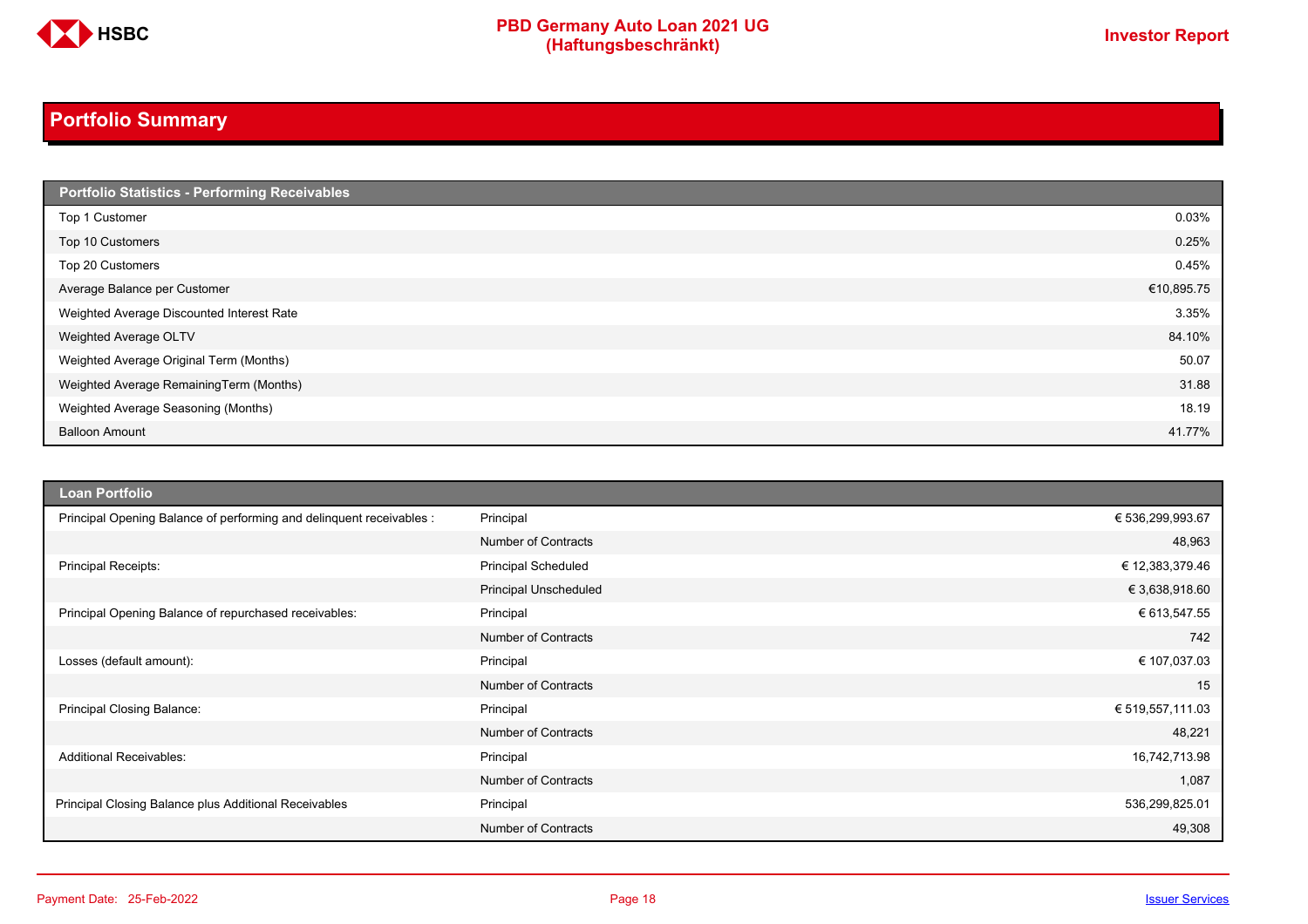

# **Portfolio Summary**

| <b>Performance Summary - Defaulted Receivables</b> | <b>Total</b> |
|----------------------------------------------------|--------------|
| <b>Current Defaulted Receivables</b>               | € 107,037.03 |
| Number of current Defaulted Receivables            | 15           |
| <b>Cumulative Defaulted Receivables</b>            | € 901,164.06 |
| Number of Cumulative Defaulted Receivables         | 87           |
| <b>Current Recoveries</b>                          | € 64,269.34  |
| Number of Current Recoveries                       | 12           |
| <b>Cumulative Recoveries</b>                       | € 507,260.35 |
| Number of Cumulative Recoveries                    | 59           |
| Net Cumulative Losses under Defaulted Receivables  | € 393,903.71 |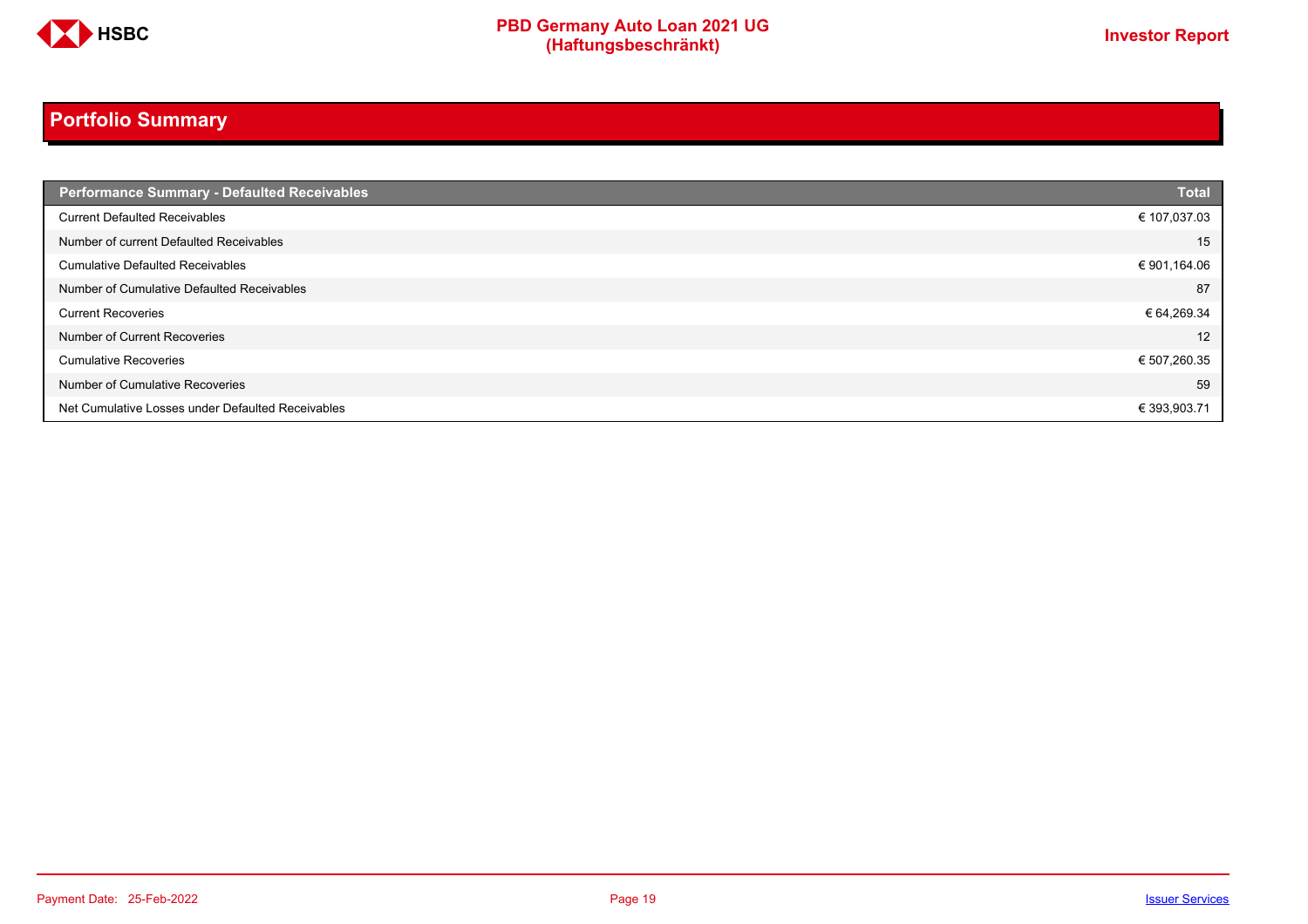

# **PBD Germany Auto Loan 2021 UG**<br>
(Haftungsbeschränkt)<br>
This area of the CHSD CHA (Haftungsbeschränkt)

# **Portfolio Summary**

| <b>Performance Summary - Loan Performance</b> | <b>Trigger Breached</b> | <b>Trigger</b>           | <b>Current Month</b> |
|-----------------------------------------------|-------------------------|--------------------------|----------------------|
| <b>Performance Ratios:</b>                    |                         |                          |                      |
| Constant Prepayment Rate (CPR)                |                         | $\overline{\phantom{0}}$ | 8.04%                |
| <b>Cumulative Default Ratio</b>               | N                       | 2.00%                    |                      |
| Average Delinquency Ratio                     | N                       | 4.00%                    | 0.89%                |
| <b>Principal Deficiency Shortfall</b>         |                         | $\overline{\phantom{0}}$ |                      |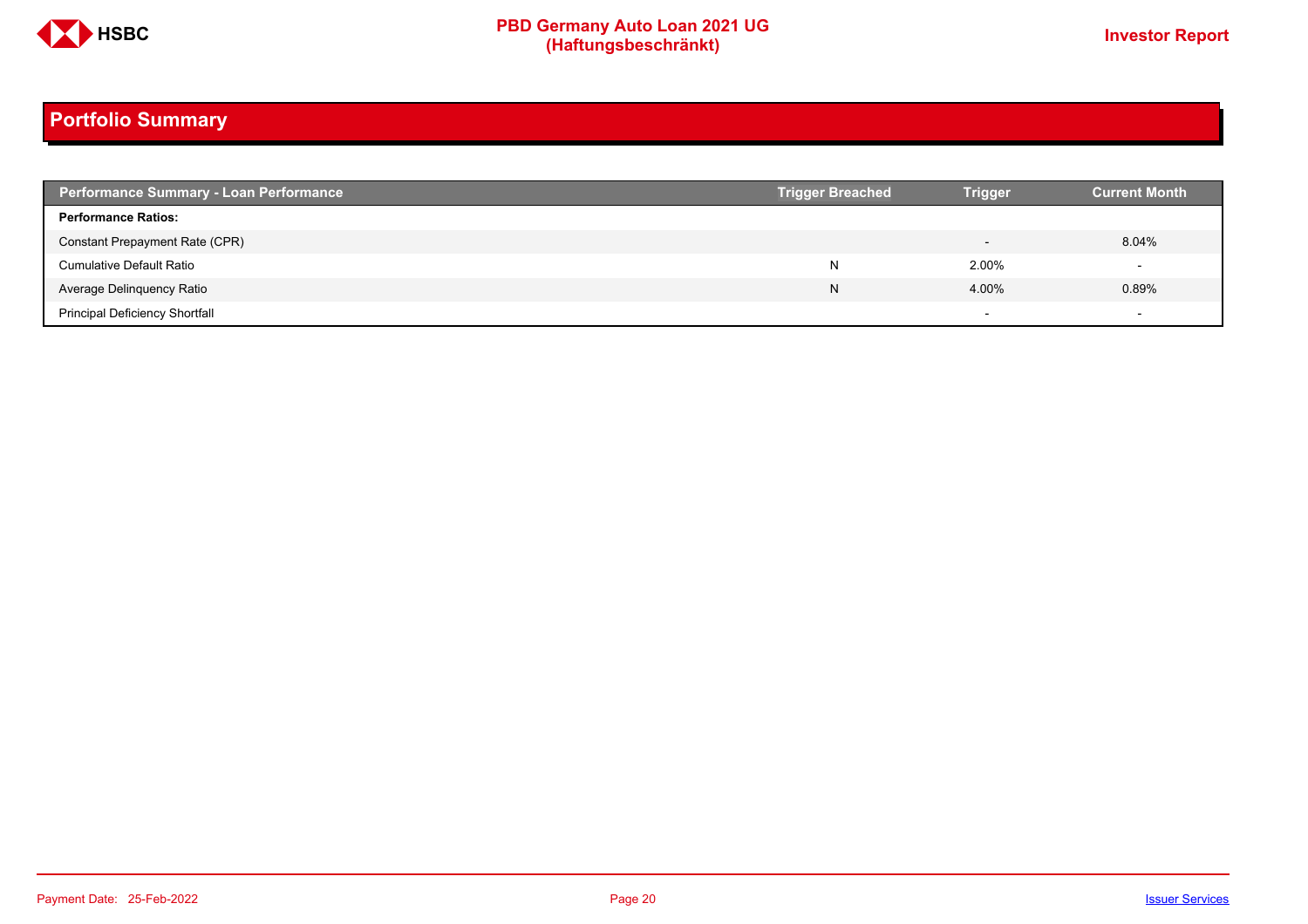

## <span id="page-20-0"></span>**Portfolio Concentration**

| <b>Concentration Limits</b>                                                                                                                                                                                                                                                                                                                                                                                                              | <b>Limit</b> | <b>Breached?</b> | <b>Actual</b><br>Amount | % of Total |
|------------------------------------------------------------------------------------------------------------------------------------------------------------------------------------------------------------------------------------------------------------------------------------------------------------------------------------------------------------------------------------------------------------------------------------------|--------------|------------------|-------------------------|------------|
| (a) the aggregate Outstanding Principal Amount of all Purchased Receivables that are Performing Receivables - as of such Subsequent<br>Purchase Date and taking into account all Additional Receivables to be purchased on such Subsequent Purchase Date:                                                                                                                                                                                |              |                  |                         |            |
| (i) which derive from Auto Loan Contracts in respect of Balloon Loans entered into with a Commercial Debtor does not exceed 35% of the                                                                                                                                                                                                                                                                                                   |              |                  |                         |            |
| aggregate Outstanding Principal Amount of all Purchased Receivables that are Performing Receivables, taking into account those Additional<br><b>Receivables</b>                                                                                                                                                                                                                                                                          | 35%          | N                | €156,506,348.01         | 29.18%     |
|                                                                                                                                                                                                                                                                                                                                                                                                                                          |              |                  |                         |            |
| (ii) which derive from Auto Loan Contracts entered into with a Commercial Debtor does not exceed 45% of the aggregate Outstanding<br>Principal Amount of all Purchased Receivables that are Performing Receivables, taking into account those Additional Receivables                                                                                                                                                                     | 45%          | N                | €226,849,191.39         | 42.30%     |
|                                                                                                                                                                                                                                                                                                                                                                                                                                          |              |                  |                         |            |
| (iii) which derive from Auto Loan Contracts in respect of Balloon Loans does not exceed 85% of the aggregate Outstanding Principal<br>Amount of all Purchased Receivables that are Performing Receivables, taking into account those Additional Receivables                                                                                                                                                                              | 85%          | N                | €390,137,745.37         | 72.75%     |
|                                                                                                                                                                                                                                                                                                                                                                                                                                          |              |                  |                         |            |
| (iv) which derive from Auto Loan Contracts entered into to purchase Used Cars does not exceed 35% of the aggregate Outstanding<br>Principal Amount of all Purchased Receivables that are Performing Receivables, taking into account those Additional Receivables; and                                                                                                                                                                   | 35%          | N                | €187,699,342.61         | 35.00%     |
|                                                                                                                                                                                                                                                                                                                                                                                                                                          |              |                  |                         |            |
| (v) which are owed by the same Debtor does not exceed 0.05% of the aggregate Outstanding Principal Amount of all Purchased<br>Receivables that are Performing Receivables, taking into account those Additional Receivables                                                                                                                                                                                                              | 0.05%        | N                | €167,854.27             | 0.03%      |
|                                                                                                                                                                                                                                                                                                                                                                                                                                          |              |                  |                         |            |
| (b) the aggregate of the Balloon Amounts in respect of all Purchased Receivables that are Performing Receivables as of such date, taking into<br>account all Additional Receivables to be purchased on such Subsequent Purchase Date, is less than 60% of the aggregate Outstanding<br>Principal Amount of all Purchased Receivables that are Performing Receivables, taking into account those Additional Receivables                   | 60%          | N                | €224,039,107.73         | 41.77%     |
|                                                                                                                                                                                                                                                                                                                                                                                                                                          |              |                  |                         |            |
| (c) the average remaining term of the Auto Loan Contracts from which the Performing Receivables that are Performing Receivables arise.<br>taking into account all Additional Receivables to be purchased on such Subsequent Purchase Date, weighted by the Outstanding Principal<br>Amount of the Performing Receivables that are Performing Receivables, taking into account those Additional Receivables, does not exceed 46<br>months | 46           | N                | 31.88                   |            |
|                                                                                                                                                                                                                                                                                                                                                                                                                                          |              |                  |                         |            |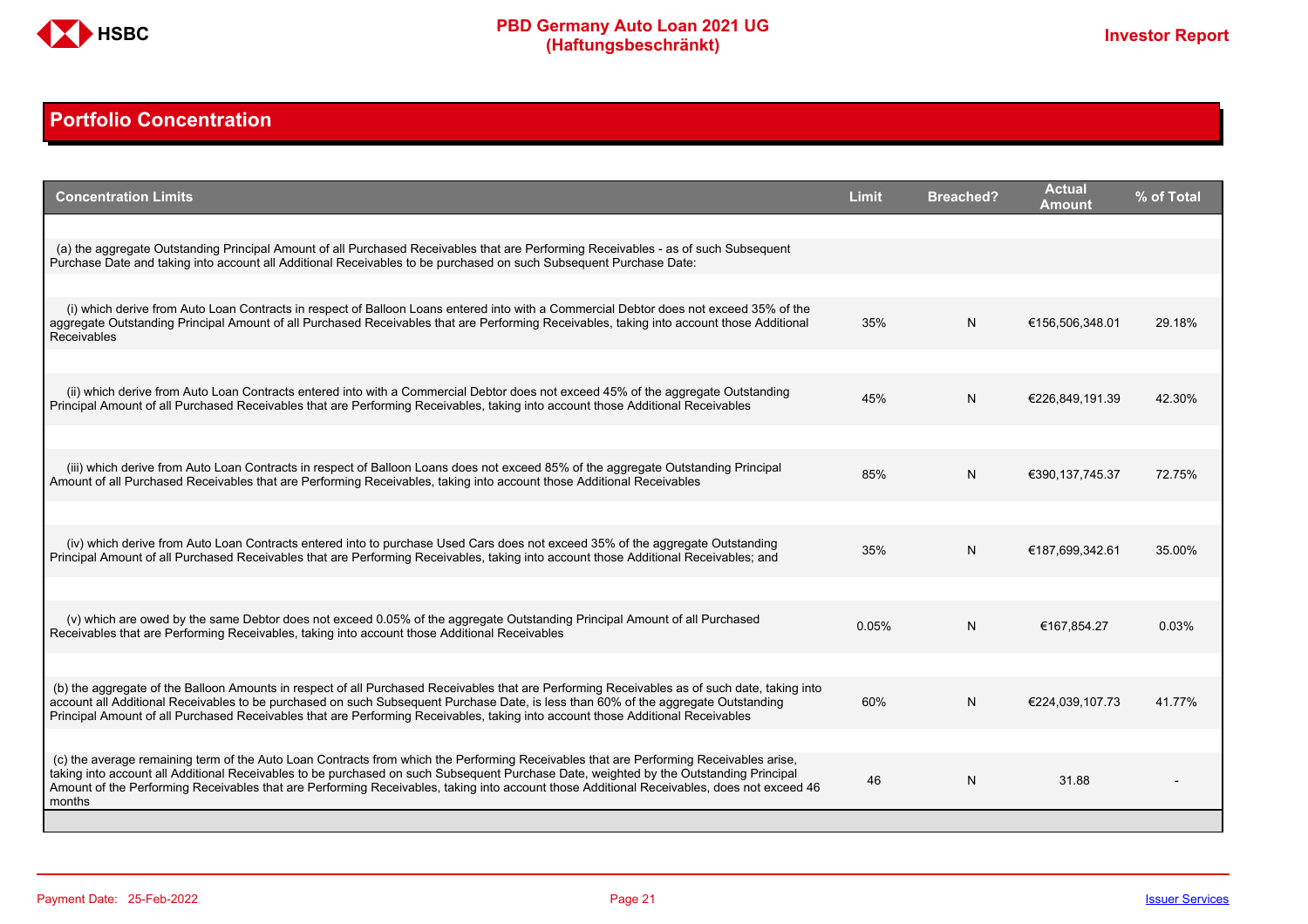

## <span id="page-21-0"></span>**Balance Sheet**

| <b>Assets</b>                            |                          | <b>Liabilities</b>                  |                 |
|------------------------------------------|--------------------------|-------------------------------------|-----------------|
| <b>Principal Outstanding Balance</b>     |                          | <b>Principal Amount Outstanding</b> |                 |
| <b>Performing Receivables</b>            | €519,557,111.03          | Class A Notes                       | €500,000,000.00 |
| <b>Additional Receivables</b>            | €16,742,713.98           | Class B Notes                       | €36,300,000.00  |
| <b>Net Outstanding Receivable Amount</b> | €536,299,825.01          | <b>Notes</b>                        | €536,300,000.00 |
|                                          |                          |                                     |                 |
| Reserves                                 |                          | Liabilities                         |                 |
| General Reserve Account                  | €1,500,000.00            | <b>General Reserve Liability</b>    | €1,500,000.00   |
| <b>General Collection Account</b>        | $\overline{\phantom{a}}$ | <b>General Collection Liability</b> |                 |
| Interest Account                         | $\overline{\phantom{a}}$ | Interest Account                    |                 |
| Principal Account                        | €174.99                  |                                     |                 |
| <b>Total Assets</b>                      | €537,800,000.00          | <b>Principal Account Ledger</b>     | €537,800,000.00 |

| <b>Liabilities</b>                  |                 |
|-------------------------------------|-----------------|
| <b>Principal Amount Outstanding</b> |                 |
| Class A Notes                       | €500,000,000.00 |
| Class B Notes                       | €36,300,000.00  |
| <b>Notes</b>                        | €536,300,000.00 |
|                                     |                 |
| <b>Liabilities</b>                  |                 |
| <b>General Reserve Liability</b>    | €1,500,000.00   |
| <b>General Collection Liability</b> | ٠               |
| <b>Interest Account</b>             |                 |
|                                     |                 |
| <b>Principal Account Ledger</b>     | €537,800,000.00 |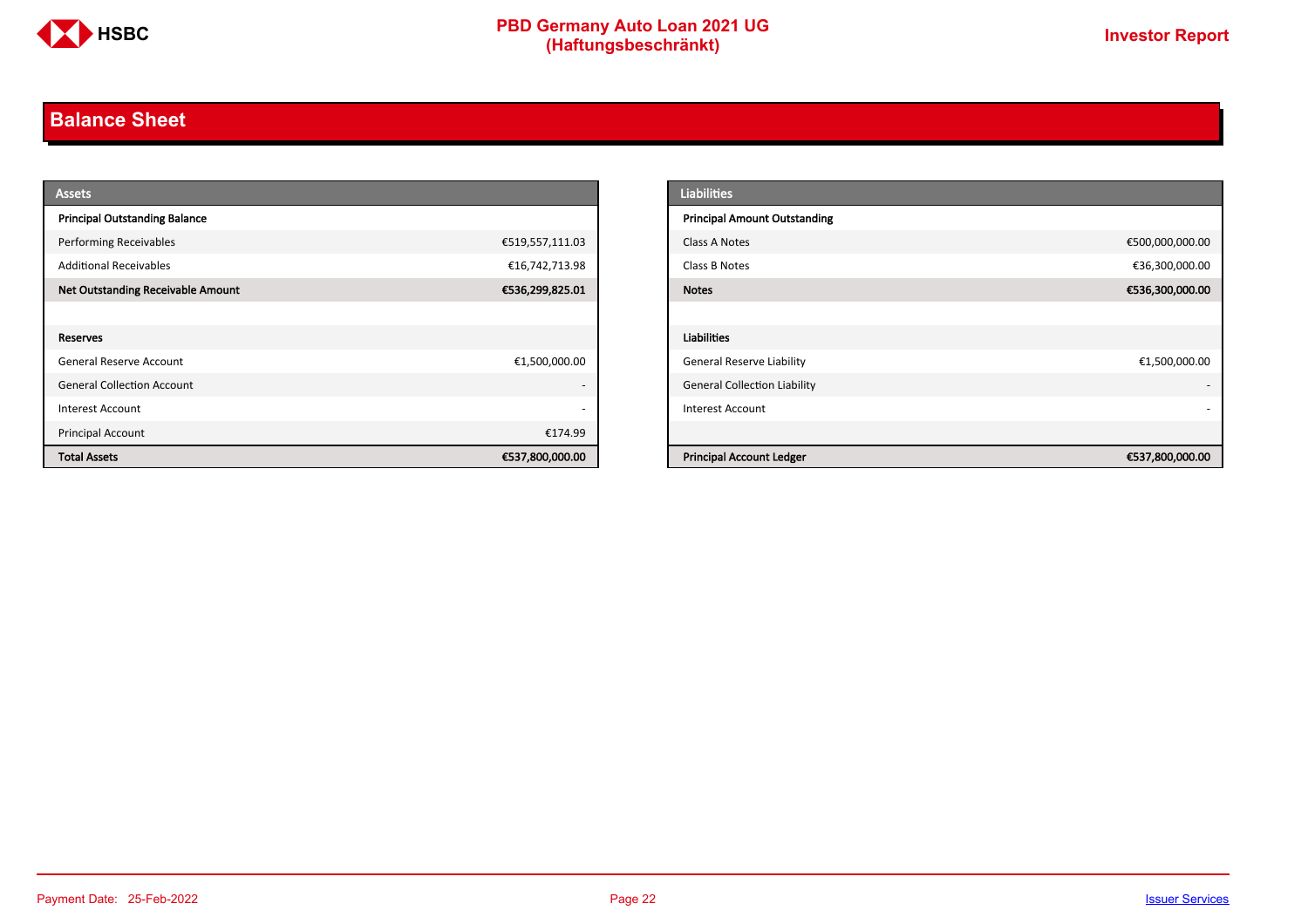

| <b>Delinguent Receivables</b> | <b>Total Current Principal Balance</b> | % Total Current Balance | <b>Number of Loans</b> | % Number of Loans |
|-------------------------------|----------------------------------------|-------------------------|------------------------|-------------------|
| $0 < 30$ days                 | € 535,096,787.58                       | 99.78%                  | 49,106                 | 99.77%            |
| $30 < 60$ days                | € 802.228.71                           | 0.15%                   | 78                     | 0.16%             |
| $60 < 90$ days                | € 190.538.52                           | 0.04%                   | 22                     | 0.04%             |
| $90 < 120$ days               | € 102.407.33                           | 0.02%                   | 9                      | 0.02%             |
| 120 < 150 days                | € 107.862.87                           | 0.02%                   | 6                      | $0.01\%$          |
| <b>Grand Total</b>            | € 536.299.825.01                       | 100.00%                 | 49,221                 | 100.00%           |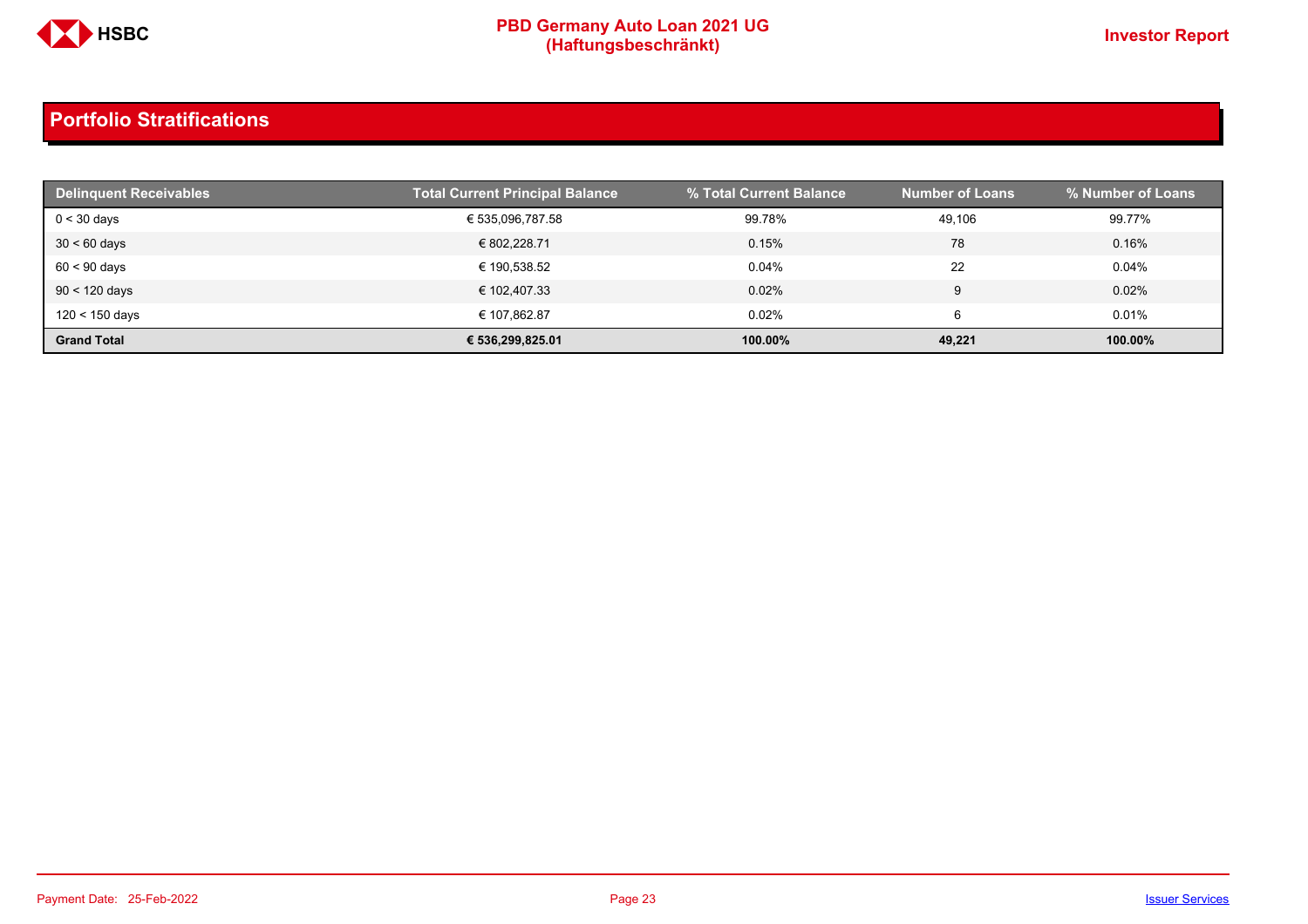

| <b>Vehicle Type</b> | <b>Total Current Principal Balance</b> | % Total Current Balance | <b>Number of Loans</b> | % Number of Loans |
|---------------------|----------------------------------------|-------------------------|------------------------|-------------------|
| <b>New</b>          | € 348,600,482.40                       | 65.00%                  | 24,549                 | 49.88%            |
| Used                | € 187,699,342.61                       | 35.00%                  | 24,672                 | 50.12%            |
| <b>Grand Total</b>  | € 536,299,825.01                       | $100.00\%$              | 49,221                 | 100.00%           |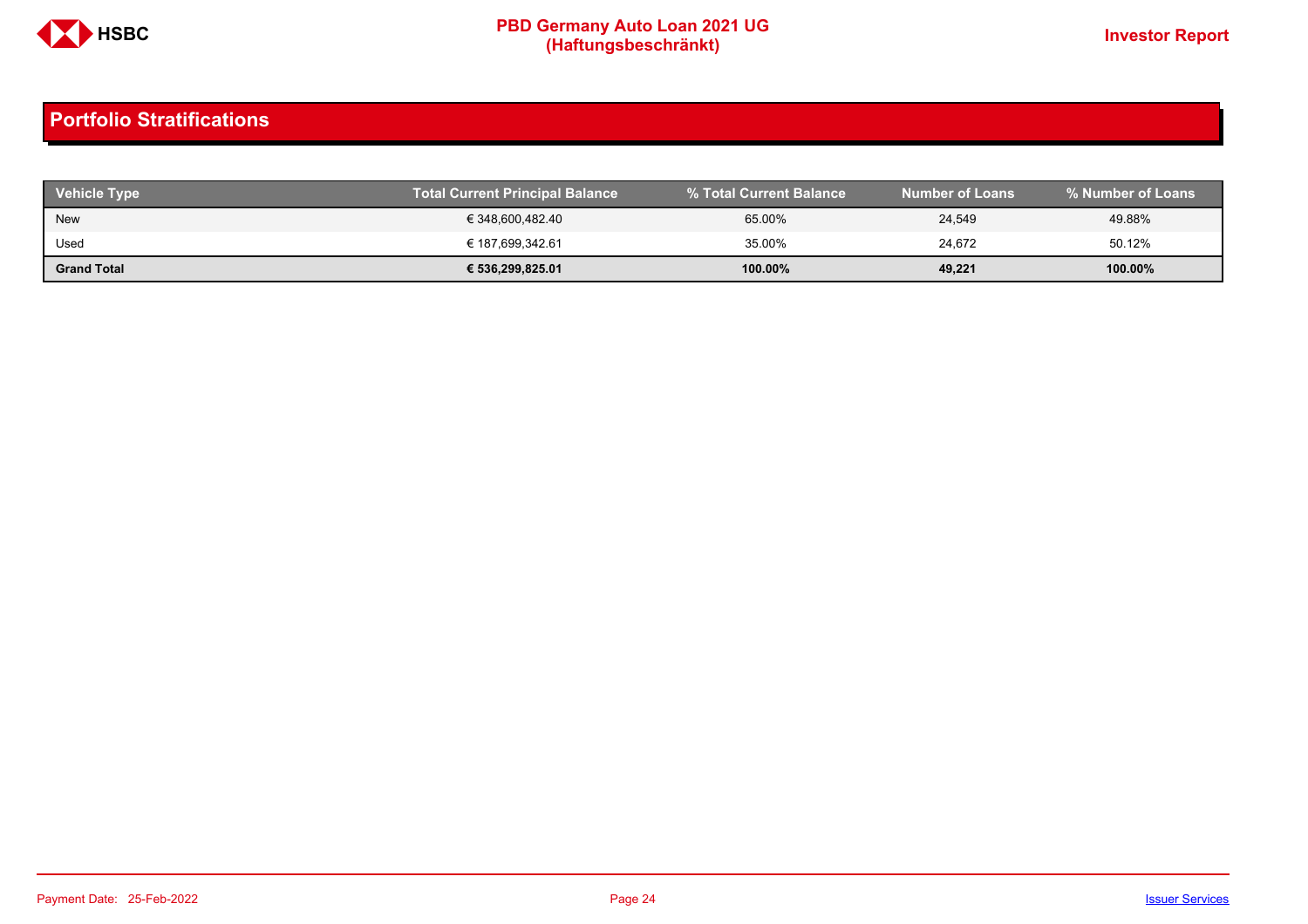

| <b>Customer Type</b> | <b>Total Current Principal Balance</b> |         | Number of Loans <b>b</b> | % Number of Loans |
|----------------------|----------------------------------------|---------|--------------------------|-------------------|
| Commercial           | € 226,849,191.39                       | 42.30%  | 17,898                   | 36.36%            |
| Consumer             | € 309.450.633.62                       | 57.70%  | 31,323                   | 63.64%            |
| <b>Grand Total</b>   | € 536,299,825.01                       | 100.00% | 49,221                   | 100.00%           |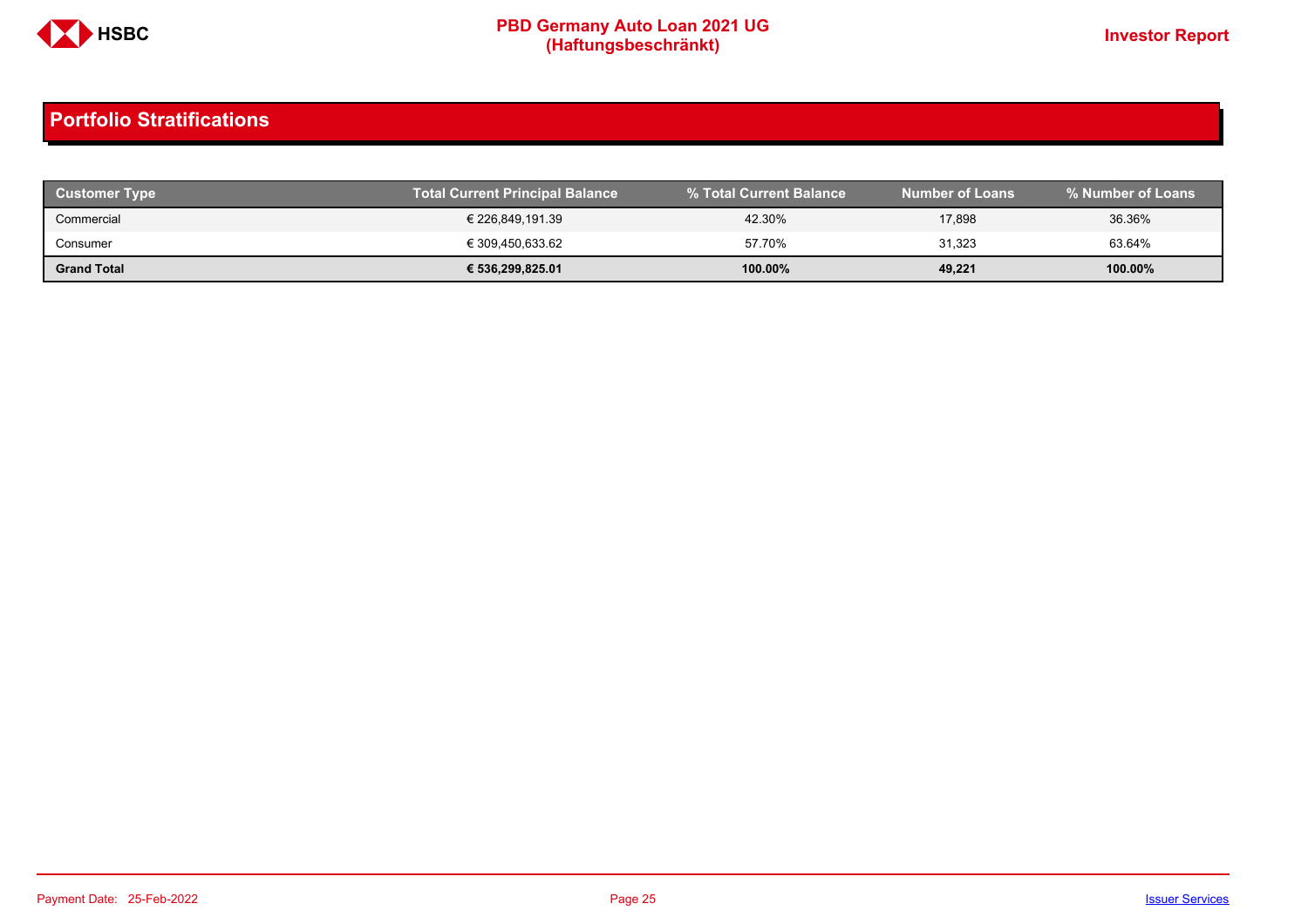

| <b>Contract Type</b> | <b>Total Current Principal Balance</b> |            | <b>Number of Loans</b> | % Number of Loans |
|----------------------|----------------------------------------|------------|------------------------|-------------------|
| Balloon              | € 390,137,745.37                       | 72.75%     | 29,175                 | 59.27%            |
| Standard             | € 146,162,079.64                       | 27.25%     | 20.046                 | 40.73%            |
| <b>Grand Total</b>   | € 536,299,825.01                       | $100.00\%$ | 49,221                 | 100.00%           |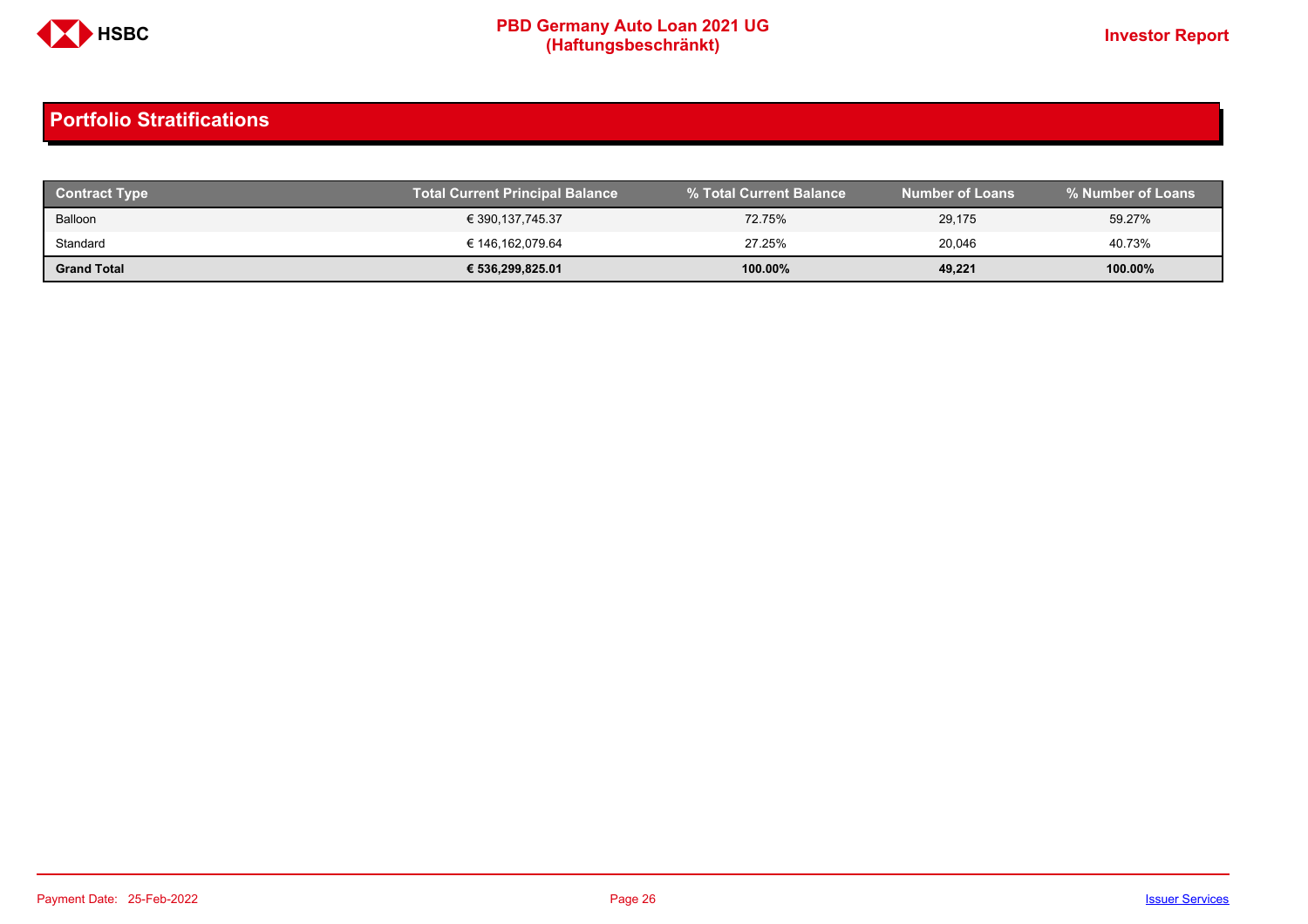

| <b>Initial Outstanding Balance</b> | <b>Total Current Principal Balance</b> | % Total Current Balance | <b>Number of Loans</b> | % Number of Loans |
|------------------------------------|----------------------------------------|-------------------------|------------------------|-------------------|
| < 2,500.00                         | € 346,096.17                           | 0.06%                   | 414                    | 0.84%             |
| 2,500.00 < 5,000.00                | €4,418,835.17                          | 0.82%                   | 2,106                  | 4.28%             |
| 5,000.00 < 7,500.00                | € 19,206,737.35                        | 3.58%                   | 5,050                  | 10.26%            |
| 7,500.00 < 10,000.00               | € 39,282,640.55                        | 7.32%                   | 6,795                  | 13.81%            |
| 10,000.00 < 12,500.00              | €48,078,242.70                         | 8.96%                   | 6,473                  | 13.15%            |
| 12,500.00 < 15,000.00              | € 50,947,448.12                        | 9.50%                   | 5,428                  | 11.03%            |
| 15,000.00 < 17,500.00              | € 53,109,844.63                        | 9.90%                   | 4,729                  | 9.61%             |
| 17,500.00 < 20,000.00              | € 58,355,291.25                        | 10.88%                  | 4,363                  | 8.86%             |
| 20,000.00 < 22,500.00              | € 62,217,608.44                        | 11.60%                  | 4,137                  | 8.40%             |
| 22,500.00 < 25,000.00              | € 57,585,790.26                        | 10.74%                  | 3,395                  | 6.90%             |
| 25,000.00 < 27,500.00              | €44,663,456.69                         | 8.33%                   | 2,298                  | 4.67%             |
| 27,500.00 < 30,000.00              | € 33,189,618.85                        | 6.19%                   | 1,535                  | 3.12%             |
| 30,000.00 < 32,500.00              | € 23,771,372.86                        | 4.43%                   | 1,008                  | 2.05%             |
| 32,500.00 < 35,000.00              | € 15,533,435.69                        | 2.90%                   | 608                    | 1.24%             |
| 35,000.00 < 37,500.00              | € 10,310,030.91                        | 1.92%                   | 383                    | 0.78%             |
| 37,500.00 < 40,000.00              | € 7,110,313.51                         | 1.33%                   | 247                    | 0.50%             |
| 40,000.00 < 42,500.00              | € 3,581,281.84                         | 0.67%                   | 116                    | 0.24%             |
| 42,500.00 < 45,000.00              | € 2,298,848.42                         | 0.43%                   | 70                     | 0.14%             |
| 45,000.00 < 47,500.00              | € 878,568.36                           | 0.16%                   | 26                     | 0.05%             |
| 47,500.00 < 50,000.00              | € 769,047.60                           | 0.14%                   | 21                     | 0.04%             |
| 50,000.00 < 52,500.00              | € 239,018.06                           | 0.04%                   | $\overline{7}$         | 0.01%             |
| 52,500.00 < 55,000.00              | € 322,009.90                           | 0.06%                   | 9                      | 0.02%             |
| 57,500.00 < 60,000.00              | € 38,772.46                            | 0.01%                   | $\mathbf{1}$           | $0.00\%$          |
| $= 60,000.00$                      | € 45,515.22                            | 0.01%                   | $\overline{2}$         | $0.00\%$          |
| <b>Grand Total</b>                 | € 536,299,825.01                       | 100.00%                 | 49,221                 | 100.00%           |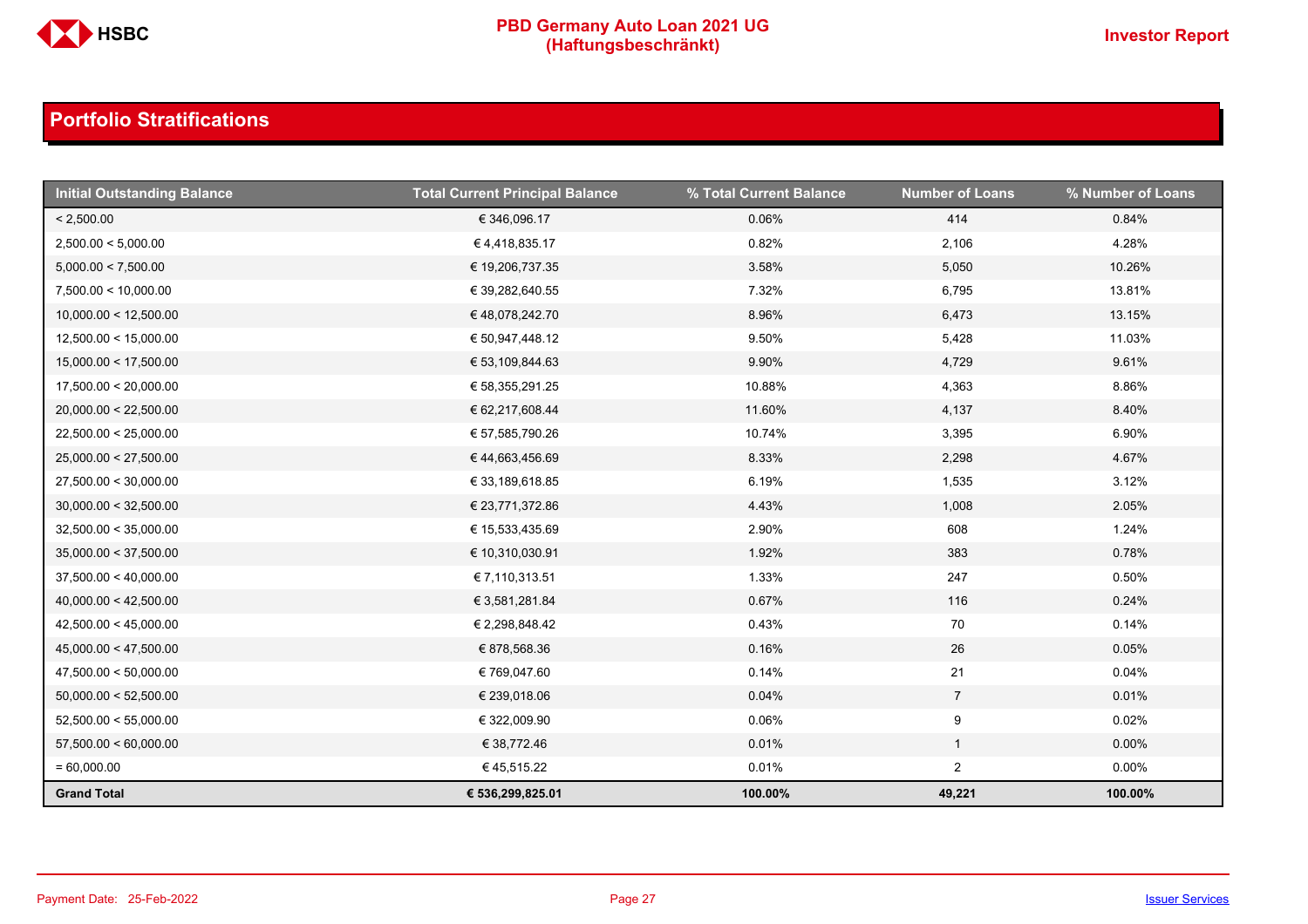

| <b>Remaining Outstanding Balance</b> | <b>Total Current Principal Balance</b> | % Total Current Balance | <b>Number of Loans</b> | % Number of Loans |
|--------------------------------------|----------------------------------------|-------------------------|------------------------|-------------------|
| < 2,500.00                           | € 5,086,390.06                         | 0.95%                   | 4,667                  | 9.48%             |
| 2,500.00 < 5,000.00                  | € 23,157,201.12                        | 4.32%                   | 6,058                  | 12.31%            |
| 5,000.00 < 7,500.00                  | € 48,344,373.94                        | 9.01%                   | 7,696                  | 15.64%            |
| 7,500.00 < 10,000.00                 | € 63,939,957.56                        | 11.92%                  | 7,351                  | 14.93%            |
| 10,000.00 < 12,500.00                | € 63,607,811.96                        | 11.86%                  | 5,681                  | 11.54%            |
| 12,500.00 < 15,000.00                | € 67,304,233.73                        | 12.55%                  | 4,904                  | 9.96%             |
| 15,000.00 < 17,500.00                | € 63,926,032.53                        | 11.92%                  | 3,951                  | 8.03%             |
| 17,500.00 < 20,000.00                | € 57,671,718.62                        | 10.75%                  | 3,089                  | 6.28%             |
| 20,000.00 < 22,500.00                | €46,655,484.57                         | 8.70%                   | 2,206                  | 4.48%             |
| 22,500.00 < 25,000.00                | € 36,543,640.37                        | 6.81%                   | 1,543                  | 3.13%             |
| 25,000.00 < 27,500.00                | € 24,658,028.45                        | 4.60%                   | 944                    | 1.92%             |
| 27,500.00 < 30,000.00                | € 15,463,339.29                        | 2.88%                   | 541                    | 1.10%             |
| 30,000.00 < 32,500.00                | € 8,383,474.71                         | 1.56%                   | 269                    | 0.55%             |
| 32,500.00 < 35,000.00                | € 5,222,705.53                         | 0.97%                   | 155                    | 0.31%             |
| 35,000.00 < 37,500.00                | € 3,004,330.33                         | 0.56%                   | 83                     | 0.17%             |
| 37,500.00 < 40,000.00                | € 1,965,506.65                         | 0.37%                   | 51                     | 0.10%             |
| 40,000.00 < 42,500.00                | € 736,906.41                           | 0.14%                   | 18                     | 0.04%             |
| 42,500.00 < 45,000.00                | € 390,505.68                           | 0.07%                   | 9                      | 0.02%             |
| 45,000.00 < 47,500.00                | € 138,979.63                           | 0.03%                   | $\mathbf{3}$           | 0.01%             |
| 47,500.00 < 50,000.00                | € 47,635.27                            | 0.01%                   |                        | $0.00\%$          |
| 50,000.00 < 52,500.00                | € 51,568.60                            | 0.01%                   | $\overline{1}$         | $0.00\%$          |
| <b>Grand Total</b>                   | € 536,299,825.01                       | 100.00%                 | 49,221                 | 100.00%           |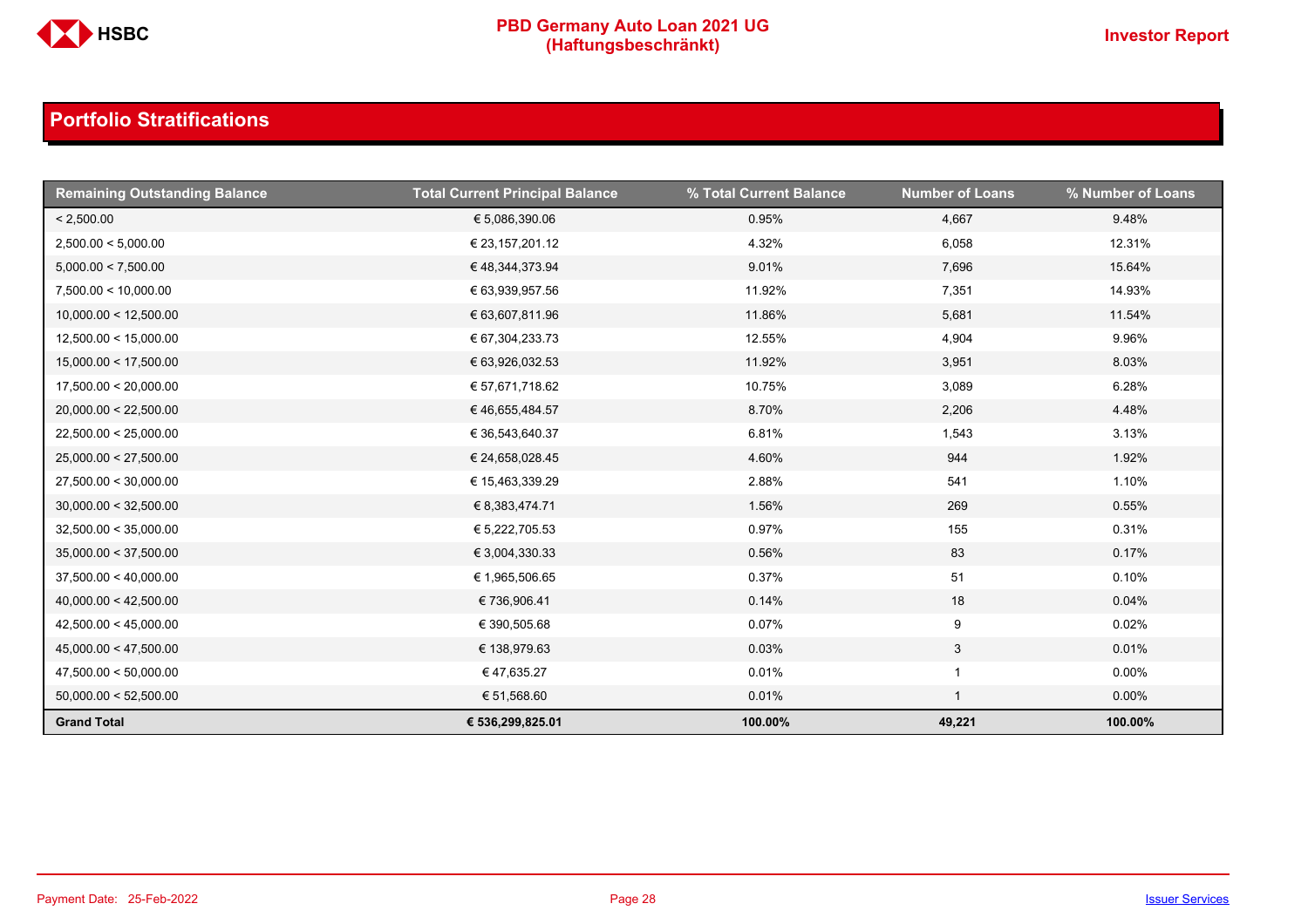

| <b>Original Term (Months)</b> | <b>Total Current Principal Balance</b> | % Total Current Balance | <b>Number of Loans</b> | % Number of Loans |
|-------------------------------|----------------------------------------|-------------------------|------------------------|-------------------|
| 6 < 12                        | € 26,671.66                            | $0.00\%$                | 14                     | 0.03%             |
| 12 < 18                       | € 823,006.63                           | 0.15%                   | 274                    | 0.56%             |
| 18 < 24                       | € 652,832.69                           | 0.12%                   | 230                    | 0.47%             |
| 24 < 30                       | € 7,760,967.78                         | 1.45%                   | 1,772                  | 3.60%             |
| 30 < 36                       | € 2,157,941.17                         | 0.40%                   | 483                    | 0.98%             |
| 36 < 42                       | € 45,877,471.09                        | 8.55%                   | 6,395                  | 12.99%            |
| 42 < 48                       | € 3,532,116.95                         | 0.66%                   | 539                    | 1.10%             |
| 48 < 54                       | € 355,879,182.55                       | 66.36%                  | 28,253                 | 57.40%            |
| 54 < 60                       | € 2,604,505.36                         | 0.49%                   | 314                    | 0.64%             |
| 60 < 66                       | € 90,000,220.69                        | 16.78%                  | 8,283                  | 16.83%            |
| 66 < 72                       | € 879,446.59                           | 0.16%                   | 107                    | 0.22%             |
| 72 < 78                       | € 9,015,361.36                         | 1.68%                   | 1,026                  | 2.08%             |
| 78 < 84                       | € 568,560.34                           | 0.11%                   | 54                     | 0.11%             |
| $>= 84$                       | € 16,521,540.15                        | 3.08%                   | 1,477                  | 3.00%             |
| <b>Grand Total</b>            | € 536,299,825.01                       | 100.00%                 | 49,221                 | 100.00%           |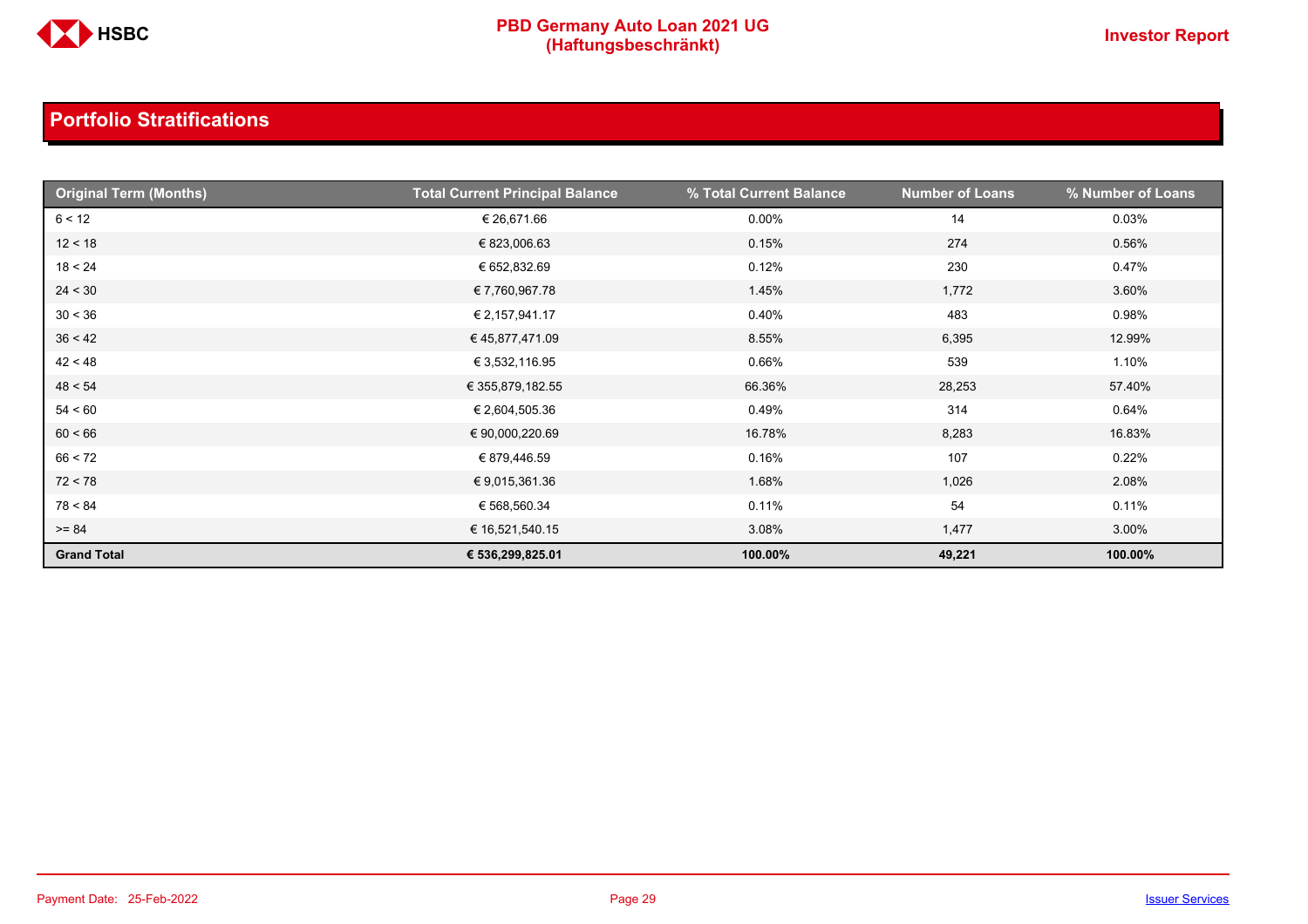

| <b>Remaining Term (Months)</b> | <b>Total Current Principal Balance</b> | % Total Current Balance | <b>Number of Loans</b> | % Number of Loans |
|--------------------------------|----------------------------------------|-------------------------|------------------------|-------------------|
| < 6                            | € 6,949,965.74                         | 1.30%                   | 2,838                  | 5.77%             |
| 6 < 12                         | € 31,003,012.22                        | 5.78%                   | 4,533                  | 9.21%             |
| 12 < 18                        | € 51,911,340.45                        | 9.68%                   | 5,686                  | 11.55%            |
| 18 < 24                        | € 73,136,752.76                        | 13.64%                  | 7,162                  | 14.55%            |
| 24 < 30                        | € 72,165,342.32                        | 13.46%                  | 6,475                  | 13.15%            |
| 30 < 36                        | € 95,112,582.66                        | 17.73%                  | 7,547                  | 15.33%            |
| 36 < 42                        | € 74,530,253.23                        | 13.90%                  | 5,438                  | 11.05%            |
| 42 < 48                        | € 75,717,628.43                        | 14.12%                  | 5,167                  | 10.50%            |
| 48 < 54                        | € 19,947,169.81                        | 3.72%                   | 1,626                  | 3.30%             |
| 54 < 60                        | € 20,159,401.76                        | 3.76%                   | 1,504                  | 3.06%             |
| 60 < 66                        | €4,756,884.91                          | 0.89%                   | 408                    | 0.83%             |
| 66 < 72                        | € 5,478,155.31                         | 1.02%                   | 446                    | 0.91%             |
| 72 < 78                        | € 2,302,502.72                         | 0.43%                   | 181                    | 0.37%             |
| 78 < 84                        | € 3,128,832.69                         | 0.58%                   | 210                    | 0.43%             |
| <b>Grand Total</b>             | € 536,299,825.01                       | 100.00%                 | 49,221                 | 100.00%           |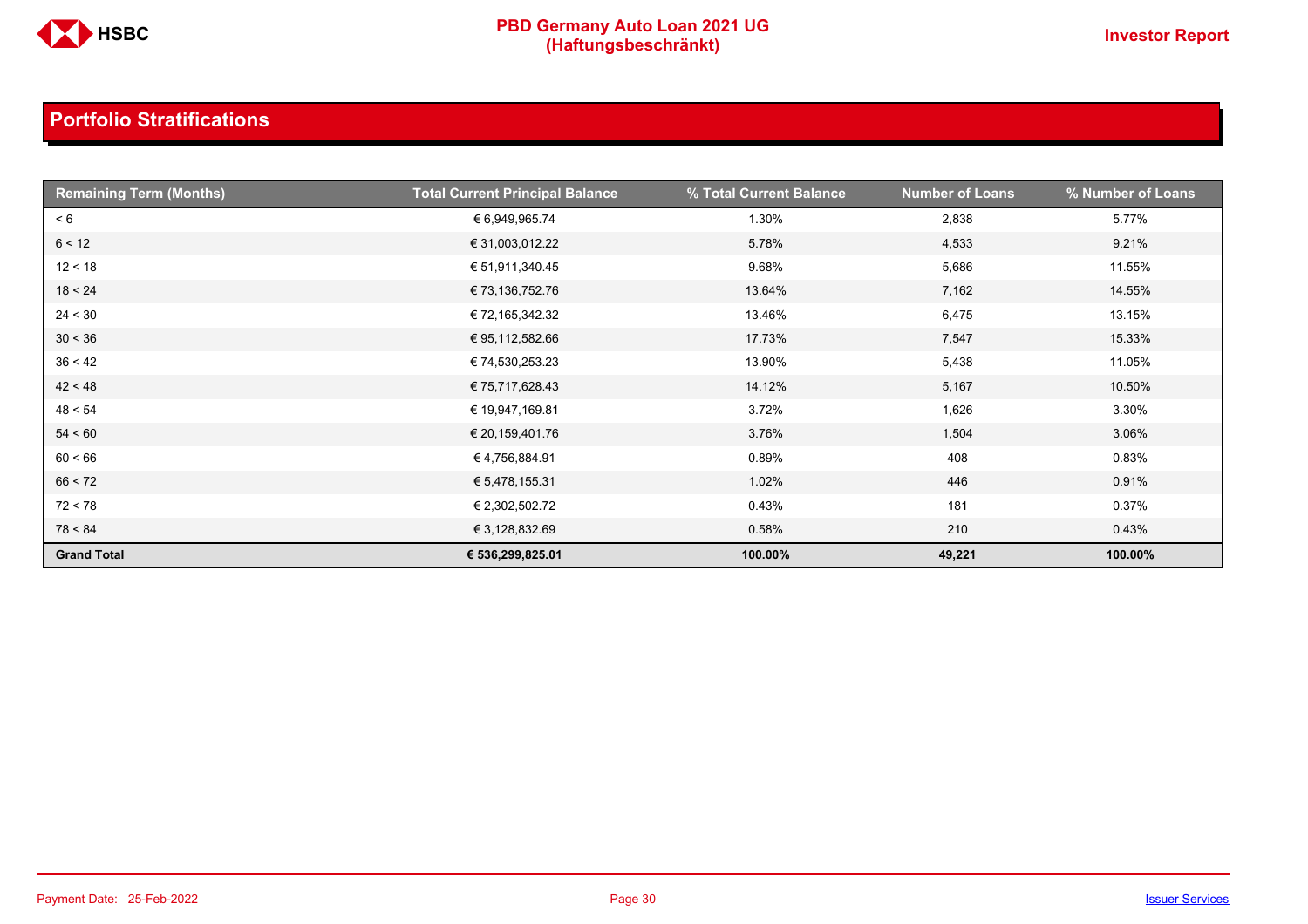

| <b>Seasoning (Months)</b> | <b>Total Current Principal Balance</b> | % Total Current Balance | <b>Number of Loans</b> | % Number of Loans |
|---------------------------|----------------------------------------|-------------------------|------------------------|-------------------|
| < 6                       | € 72,039,469.29                        | 13.43%                  | 5,139                  | 10.44%            |
| 6 < 12                    | € 97,510,907.47                        | 18.18%                  | 7,678                  | 15.60%            |
| 12 < 18                   | € 107,660,992.64                       | 20.07%                  | 9,169                  | 18.63%            |
| 18 < 24                   | € 83,980,148.66                        | 15.66%                  | 8,107                  | 16.47%            |
| 24 < 30                   | € 83,293,952.61                        | 15.53%                  | 8,204                  | 16.67%            |
| 30 < 36                   | € 53,057,480.12                        | 9.89%                   | 5,737                  | 11.66%            |
| 36 < 42                   | € 31,284,812.05                        | 5.83%                   | 3,824                  | 7.77%             |
| 42 < 48                   | € 6,255,463.68                         | 1.17%                   | 878                    | 1.78%             |
| 48 < 54                   | € 559,365.70                           | 0.10%                   | 239                    | 0.49%             |
| 54 < 60                   | €413,900.75                            | 0.08%                   | 113                    | 0.23%             |
| 60 < 66                   | € 173,558.93                           | 0.03%                   | 79                     | 0.16%             |
| 66 < 72                   | €46,431.08                             | 0.01%                   | 36                     | 0.07%             |
| 72 < 78                   | € 16,963.64                            | $0.00\%$                | 11                     | 0.02%             |
| 78 < 84                   | € 6,378.39                             | $0.00\%$                | $\overline{7}$         | 0.01%             |
| <b>Grand Total</b>        | € 536,299,825.01                       | 100.00%                 | 49,221                 | 100.00%           |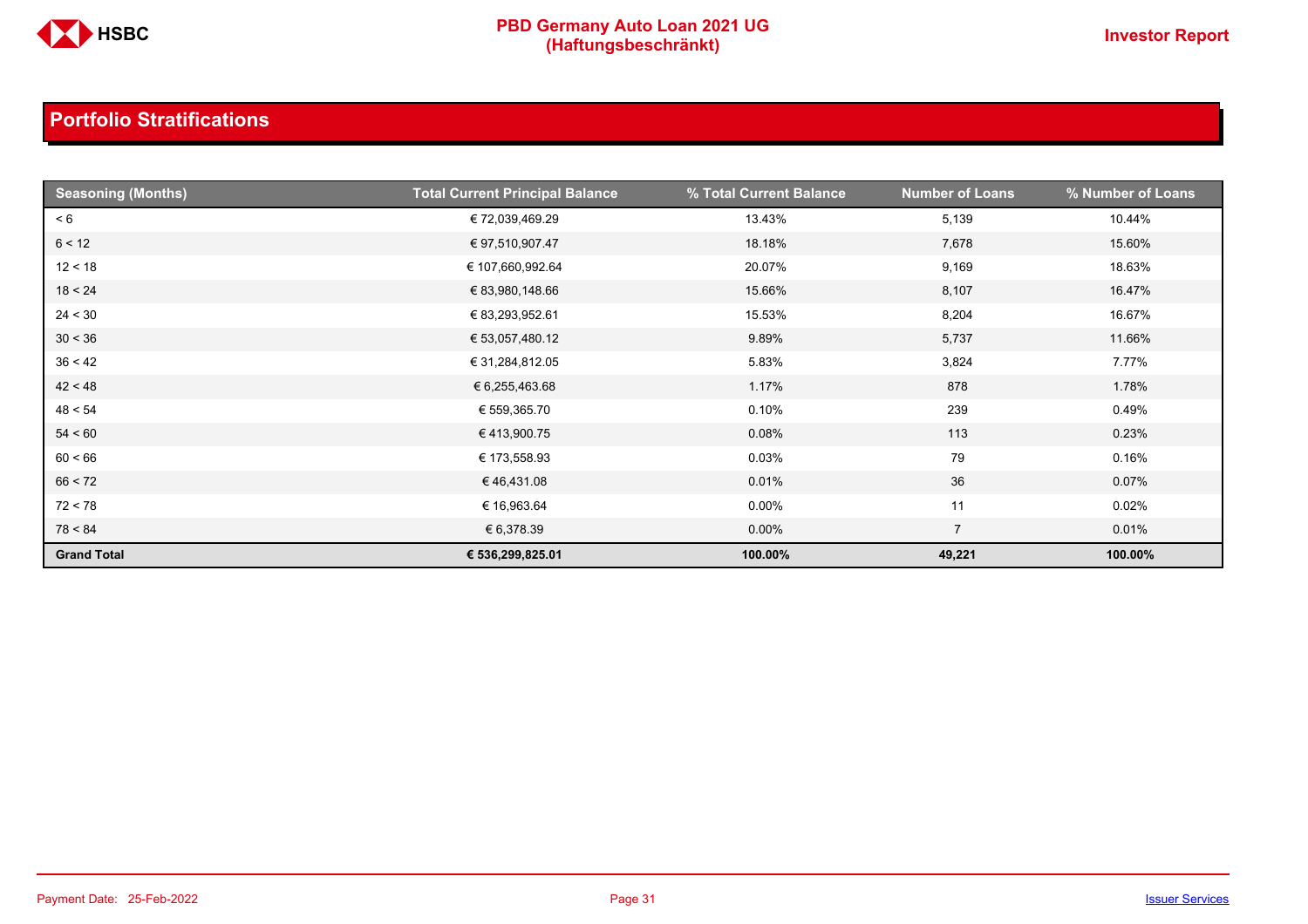

| Discount Rate (%)  | <b>Total Current Principal Balance</b> | % Total Current Balance | <b>Number of Loans</b> | % Number of Loans |
|--------------------|----------------------------------------|-------------------------|------------------------|-------------------|
| 3.00 < 4.00        | €453,414,077.43                        | 84.54%                  | 38,730                 | 78.69%            |
| 4.00 < 5.00        | € 78,200,589.84                        | 14.58%                  | 9,614                  | 19.53%            |
| 5.00 < 6.00        | € 4.426.899.66                         | 0.83%                   | 812                    | 1.65%             |
| 6.00 < 7.00        | € 207,168.22                           | 0.04%                   | 51                     | 0.10%             |
| 7.00 < 8.00        | € 51,089.86                            | 0.01%                   | 14                     | 0.03%             |
| <b>Grand Total</b> | € 536,299,825.01                       | 100.00%                 | 49,221                 | 100.00%           |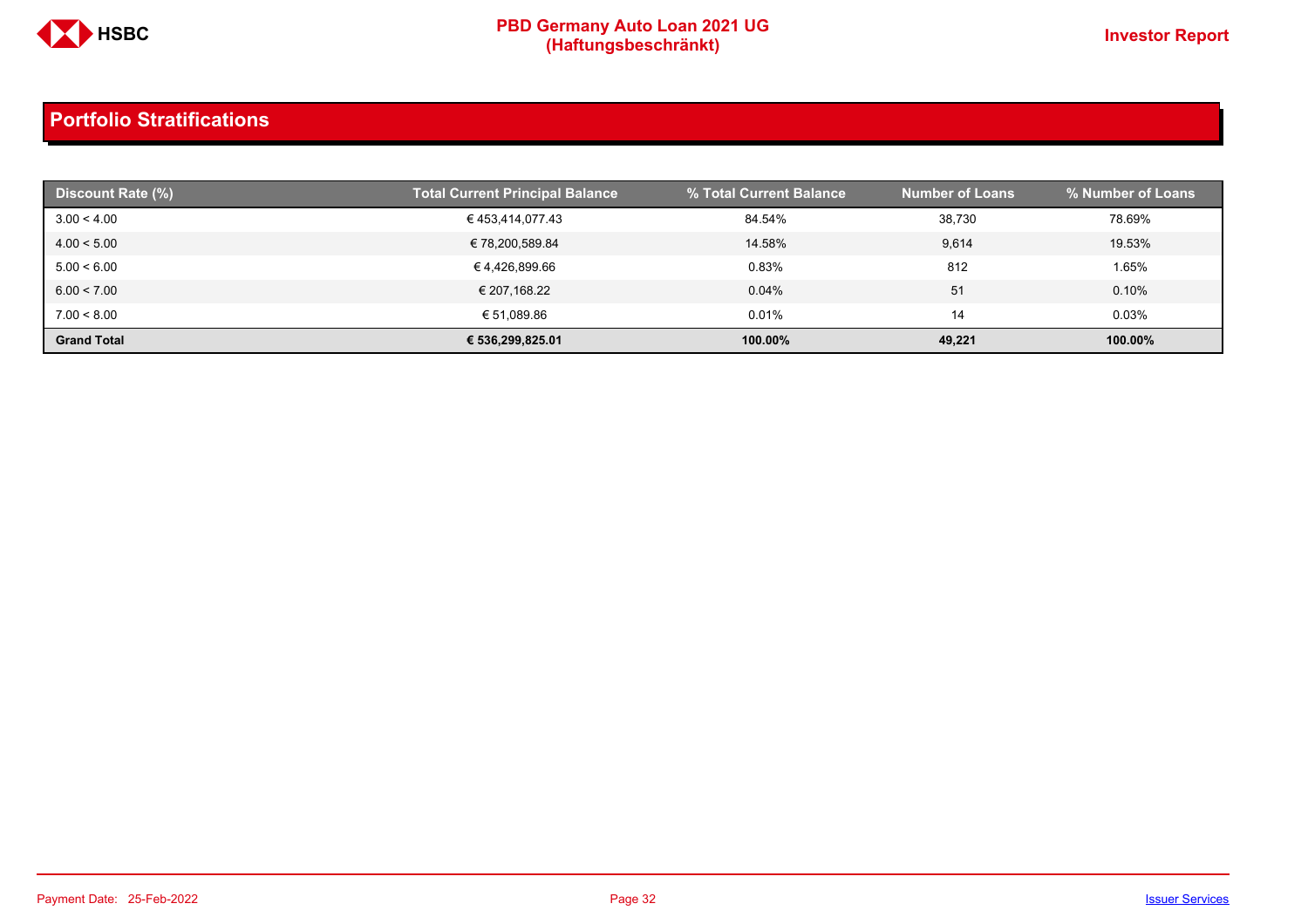

| <b>Balloon Payment as % of Car Sale Price</b> | <b>Total Current Principal Balance</b> | % Total Current Balance | <b>Number of Loans</b> | % Number of Loans |
|-----------------------------------------------|----------------------------------------|-------------------------|------------------------|-------------------|
| 0.00 < 10.00                                  | € 169,014,559.03                       | 31.51%                  | 23,653                 | 48.05%            |
| 10.00 < 20.00                                 | € 23,858,146.45                        | 4.45%                   | 2,351                  | 4.78%             |
| 20.00 < 30.00                                 | €44,243,992.48                         | 8.25%                   | 3,657                  | 7.43%             |
| 30.00 < 40.00                                 | € 98,181,353.45                        | 18.31%                  | 7,334                  | 14.90%            |
| 40.00 < 50.00                                 | € 135,170,855.55                       | 25.20%                  | 8,351                  | 16.97%            |
| 50.00 < 60.00                                 | € 59,686,275.53                        | 11.13%                  | 3,504                  | 7.12%             |
| 60.00 < 70.00                                 | € 5,902,033.74                         | 1.10%                   | 355                    | 0.72%             |
| 70.00 < 80.00                                 | € 242,608.78                           | 0.05%                   | 16                     | 0.03%             |
| <b>Grand Total</b>                            | € 536,299,825.01                       | 100.00%                 | 49,221                 | 100.00%           |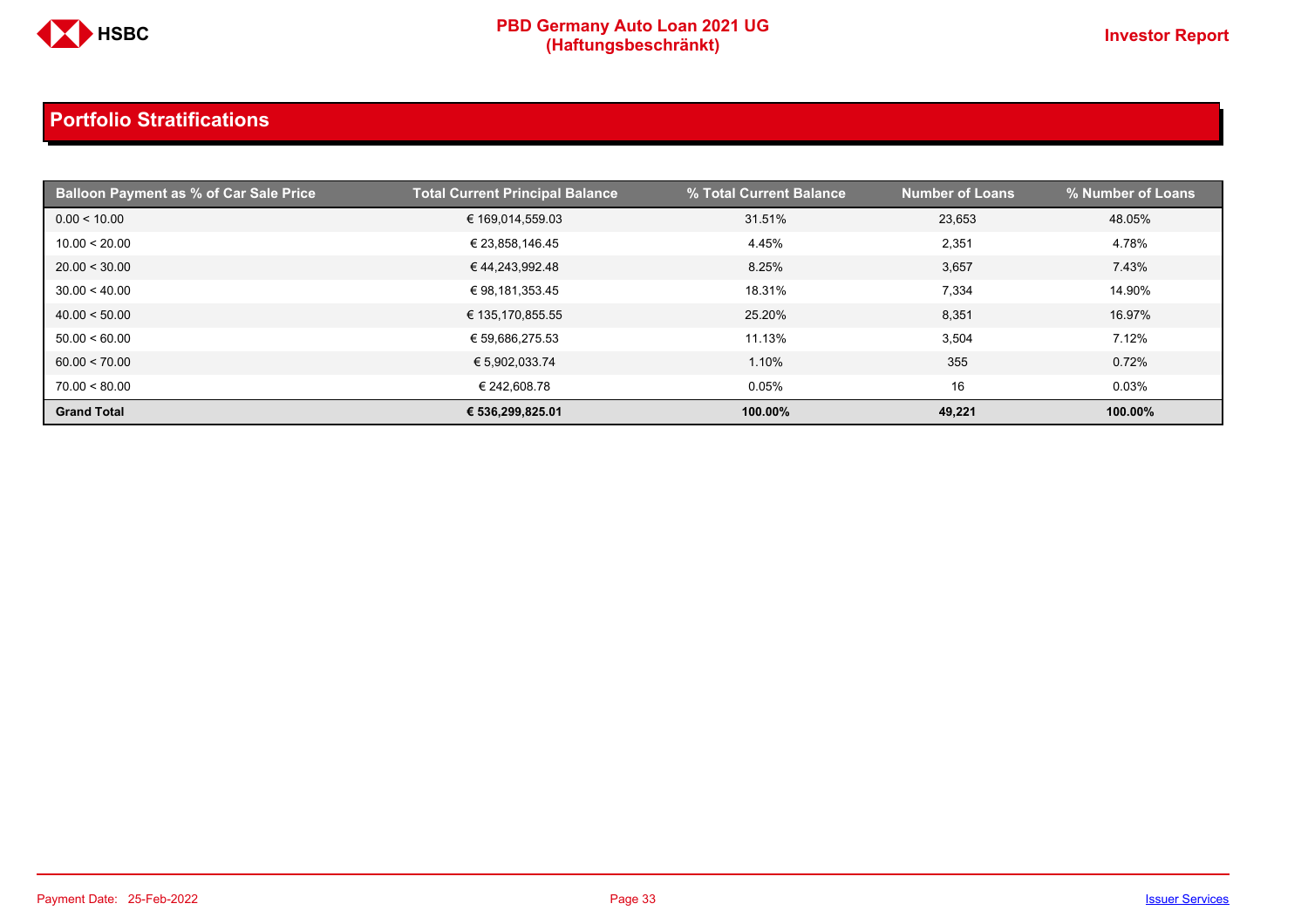

| Balloon Payment as % of Initia <u>l Balance b</u> | <b>Total Current Principal Balance</b> | % Total Current Balance | <b>Number of Loans</b> | % Number of Loans |
|---------------------------------------------------|----------------------------------------|-------------------------|------------------------|-------------------|
| 0.00 < 10.00                                      | € 165,293,763.94                       | 30.82%                  | 23,120                 | 46.97%            |
| 10.00 < 20.00                                     | € 12,885,501.89                        | 2.40%                   | 1,324                  | 2.69%             |
| 20.00 < 30.00                                     | € 28,380,794.68                        | 5.29%                   | 2,499                  | 5.08%             |
| 30.00 < 40.00                                     | € 63,615,737.58                        | 11.86%                  | 5,226                  | 10.62%            |
| 40.00 < 50.00                                     | € 106,190,680.14                       | 19.80%                  | 7,204                  | 14.64%            |
| 50.00 < 60.00                                     | € 106,511,802.63                       | 19.86%                  | 6,587                  | 13.38%            |
| 60.00 < 70.00                                     | € 44,247,229.18                        | 8.25%                   | 2,687                  | 5.46%             |
| 70.00 < 80.00                                     | € 9,153,599.47                         | 1.71%                   | 573                    | 1.16%             |
| 80.00 < 90.00                                     | € 20,715.50                            | $0.00\%$                |                        | $0.00\%$          |
| <b>Grand Total</b>                                | € 536,299,825.01                       | 100.00%                 | 49,221                 | 100.00%           |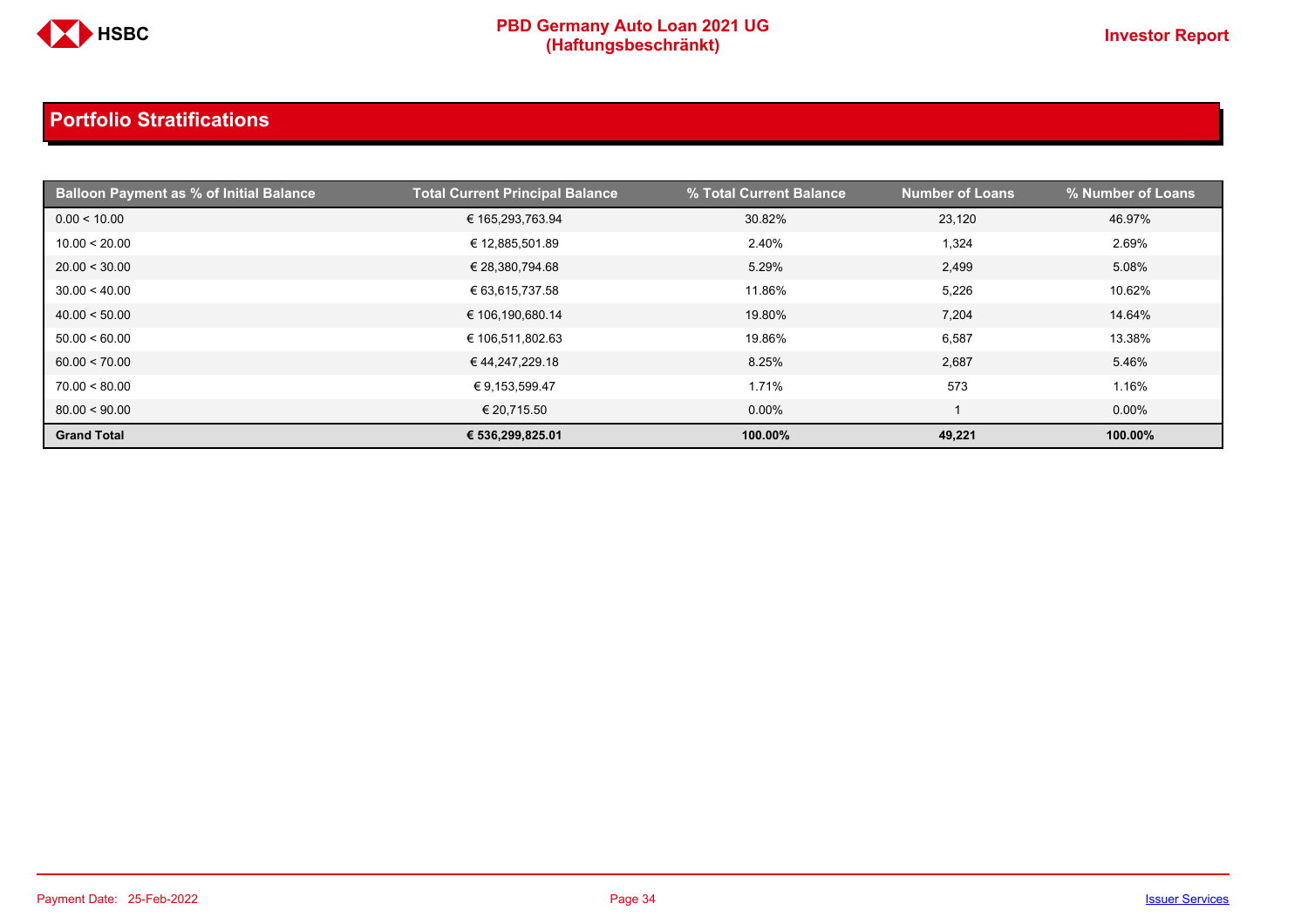

| Year of Origiantion of the Loans | <b>Total Current Principal Balance</b> | % Total Current Balance | <b>Number of Loans</b> | % Number of Loans |
|----------------------------------|----------------------------------------|-------------------------|------------------------|-------------------|
| 2015                             | € 17,641.56                            | $0.00\%$                | 14                     | 0.03%             |
| 2016                             | € 206,847.25                           | 0.04%                   | 105                    | 0.21%             |
| 2017                             | € 882,466.91                           | 0.16%                   | 256                    | 0.52%             |
| 2018                             | € 30,686,718.27                        | 5.72%                   | 3,964                  | 8.05%             |
| 2019                             | € 127,338,361.28                       | 23.74%                  | 13,288                 | 27.00%            |
| 2020                             | € 196,709,463.13                       | 36.68%                  | 17,906                 | 36.38%            |
| 2021                             | € 177,624,214.70                       | 33.12%                  | 13,485                 | 27.40%            |
| 2022                             | € 2,834,111.91                         | 0.53%                   | 203                    | 0.41%             |
| <b>Grand Total</b>               | € 536,299,825.01                       | 100.00%                 | 49,221                 | 100.00%           |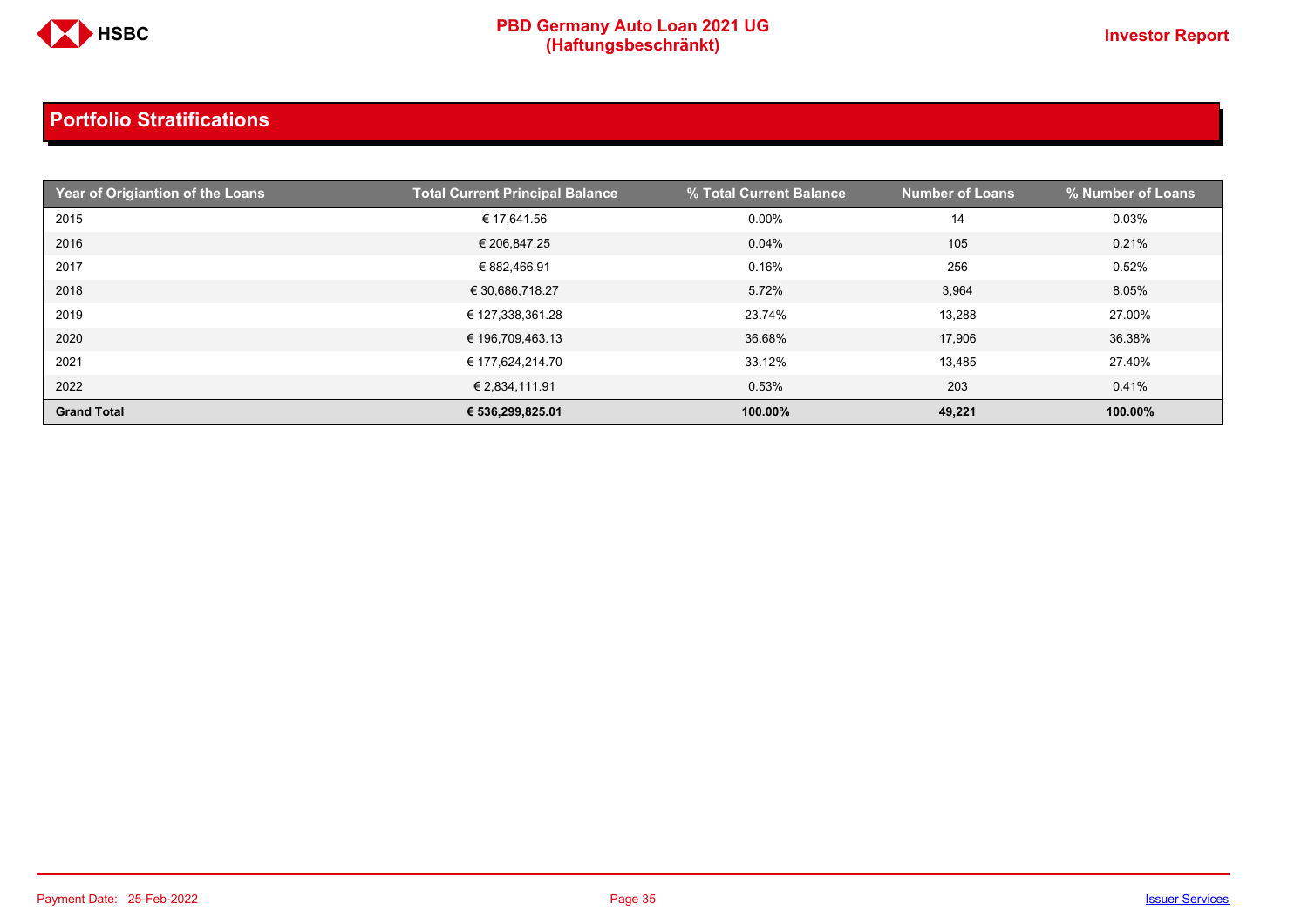

| <b>Borrower Initial Down Payment</b> | <b>Total Current Principal Balance</b> | % Total Current Balance | Number of Loans | % Number of Loans |
|--------------------------------------|----------------------------------------|-------------------------|-----------------|-------------------|
| $0.0000\% < 10.0000\%$               | € 198,284,454.92                       | 36.97%                  | 18,277          | 37.13%            |
| $10.0000\% < 20.0000\%$              | € 163,562,550.53                       | 30.50%                  | 11,743          | 23.86%            |
| $20.0000\% < 30.0000\%$              | € 90,520,644.23                        | 16.88%                  | 7,631           | 15.50%            |
| $30.0000\% < 40.0000\%$              | €45,609,102.01                         | 8.50%                   | 4,741           | 9.63%             |
| $40.0000\% < 50.0000\%$              | € 21,507,762.05                        | 4.01%                   | 2,930           | 5.95%             |
| $50.0000\% < 60.0000\%$              | € 10,274,891.57                        | 1.92%                   | 1,951           | 3.96%             |
| $60.0000\% < 70.0000\%$              | €4,421,859.06                          | 0.82%                   | 1,022           | 2.08%             |
| $70.0000\% < 80.0000\%$              | € 1,600,659.66                         | 0.30%                   | 525             | 1.07%             |
| $80.0000\% < 90.0000\%$              | € 398,563.69                           | 0.07%                   | 254             | 0.52%             |
| $90.0000\% < 100.0000\%$             | € 119,337.29                           | 0.02%                   | 147             | $0.30\%$          |
| <b>Grand Total</b>                   | € 536,299,825.01                       | 100.00%                 | 49,221          | 100.00%           |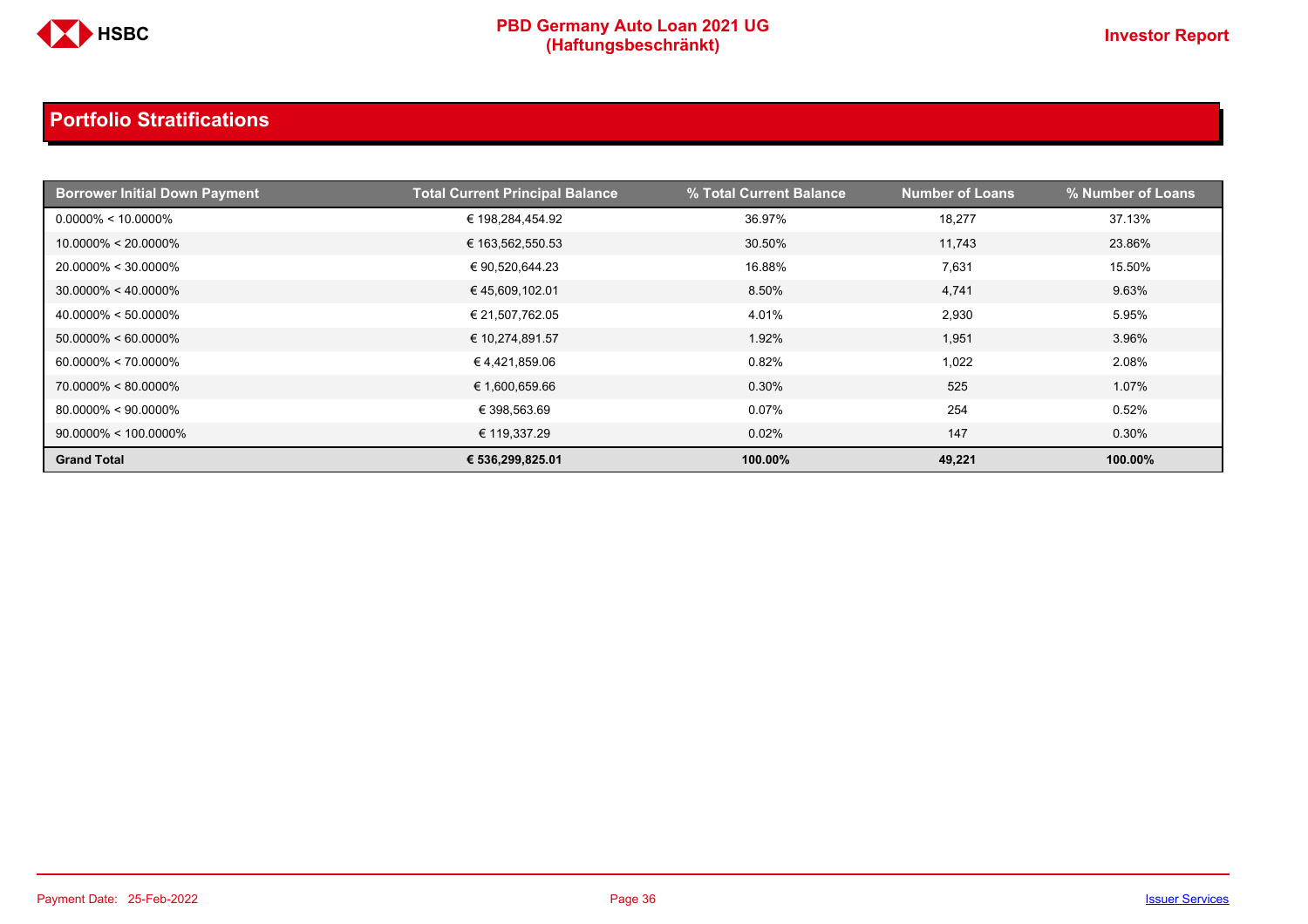

| Original Loan to Value (%) | <b>Total Current Principal Balance</b> | % Total Current Balance | <b>Number of Loans</b> | % Number of Loans |
|----------------------------|----------------------------------------|-------------------------|------------------------|-------------------|
| < 10.00                    | € 118,654.83                           | 0.02%                   | 146                    | 0.30%             |
| 10.00 < 20.00              | € 385,913.42                           | 0.07%                   | 245                    | 0.50%             |
| 20.00 < 30.00              | € 1,607,120.61                         | 0.30%                   | 532                    | 1.08%             |
| 30.00 < 40.00              | €4,365,858.77                          | 0.81%                   | 1,007                  | 2.05%             |
| 40.00 < 50.00              | € 9,978,551.19                         | 1.86%                   | 1,883                  | 3.83%             |
| 50.00 < 60.00              | € 21,499,283.76                        | 4.01%                   | 2,965                  | 6.02%             |
| 60.00 < 70.00              | € 45,720,992.28                        | 8.53%                   | 4,758                  | 9.67%             |
| 70.00 < 80.00              | € 89,794,038.47                        | 16.74%                  | 7,562                  | 15.36%            |
| 80.00 < 90.00              | € 164,237,496.96                       | 30.62%                  | 11,817                 | 24.01%            |
| 90.00 < 100.00             | €42,690,273.18                         | 7.96%                   | 2,998                  | 6.09%             |
| $=100.00$                  | € 155,901,641.54                       | 29.07%                  | 15,308                 | 31.10%            |
| <b>Grand Total</b>         | € 536,299,825.01                       | 100.00%                 | 49,221                 | 100.00%           |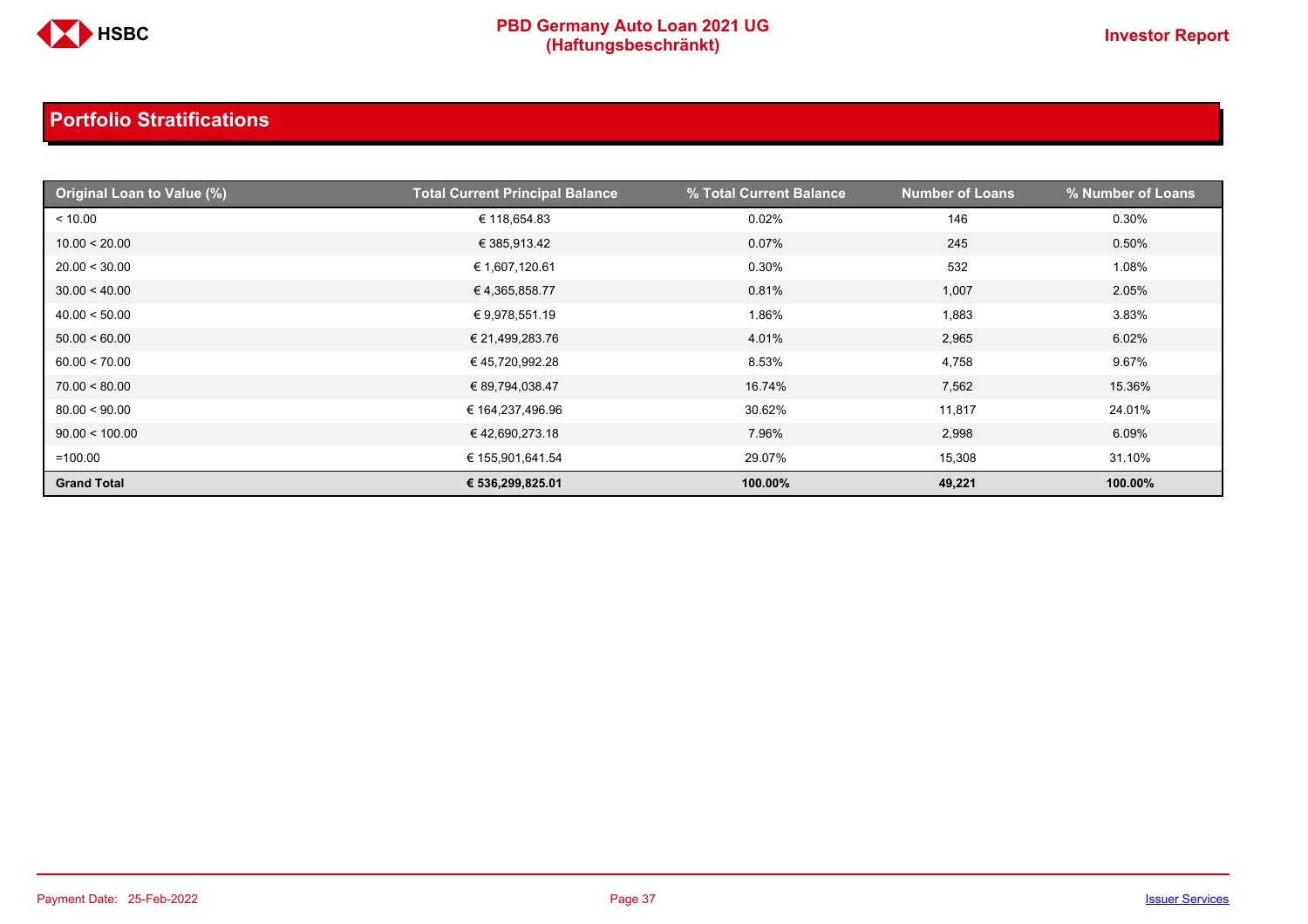

| <b>Region</b>        | <b>Total Current Principal Balance</b> | % Total Current Balance | <b>Number of Loans</b> | % Number of Loans |
|----------------------|----------------------------------------|-------------------------|------------------------|-------------------|
| Baden-Württemberg    | € 66,579,373.19                        | 12.41%                  | 6,233                  | 12.66%            |
| Bayern               | € 54,696,520.67                        | 10.20%                  | 5,005                  | 10.17%            |
| Berlin               | €4,008,426.32                          | 0.75%                   | 330                    | 0.67%             |
| Brandenburg          | € 32,436,459.56                        | 6.05%                   | 2,848                  | 5.79%             |
| Bremen               | € 2,275,708.23                         | 0.42%                   | 234                    | 0.48%             |
| Hamburg              | € 1,544,548.52                         | 0.29%                   | 136                    | 0.28%             |
| Hessen               | € 56,774,383.90                        | 10.59%                  | 5,056                  | 10.27%            |
| Mecklenburg-Vorpomme | € 8,587,560.33                         | 1.60%                   | 753                    | 1.53%             |
| Niedersachsen        | € 34,417,217.09                        | 6.42%                   | 3,264                  | 6.63%             |
| Nordhein-Westfalen   | € 116,913,931.16                       | 21.80%                  | 10,721                 | 21.78%            |
| Rheinland-Pfalz      | € 34,100,322.75                        | 6.36%                   | 3,101                  | 6.30%             |
| Saarland             | € 22,141,438.05                        | 4.13%                   | 2,014                  | 4.09%             |
| Sachsen              | € 42,378,905.37                        | 7.90%                   | 4,092                  | 8.31%             |
| Sachsen-Anhalt       | € 13,833,306.51                        | 2.58%                   | 1,293                  | 2.63%             |
| Schleswig Holstein   | € 32,417,287.62                        | 6.04%                   | 2,974                  | 6.04%             |
| Thüringen            | € 13,194,435.74                        | 2.46%                   | 1,167                  | 2.37%             |
| <b>Grand Total</b>   | € 536,299,825.01                       | 100.00%                 | 49,221                 | 100.00%           |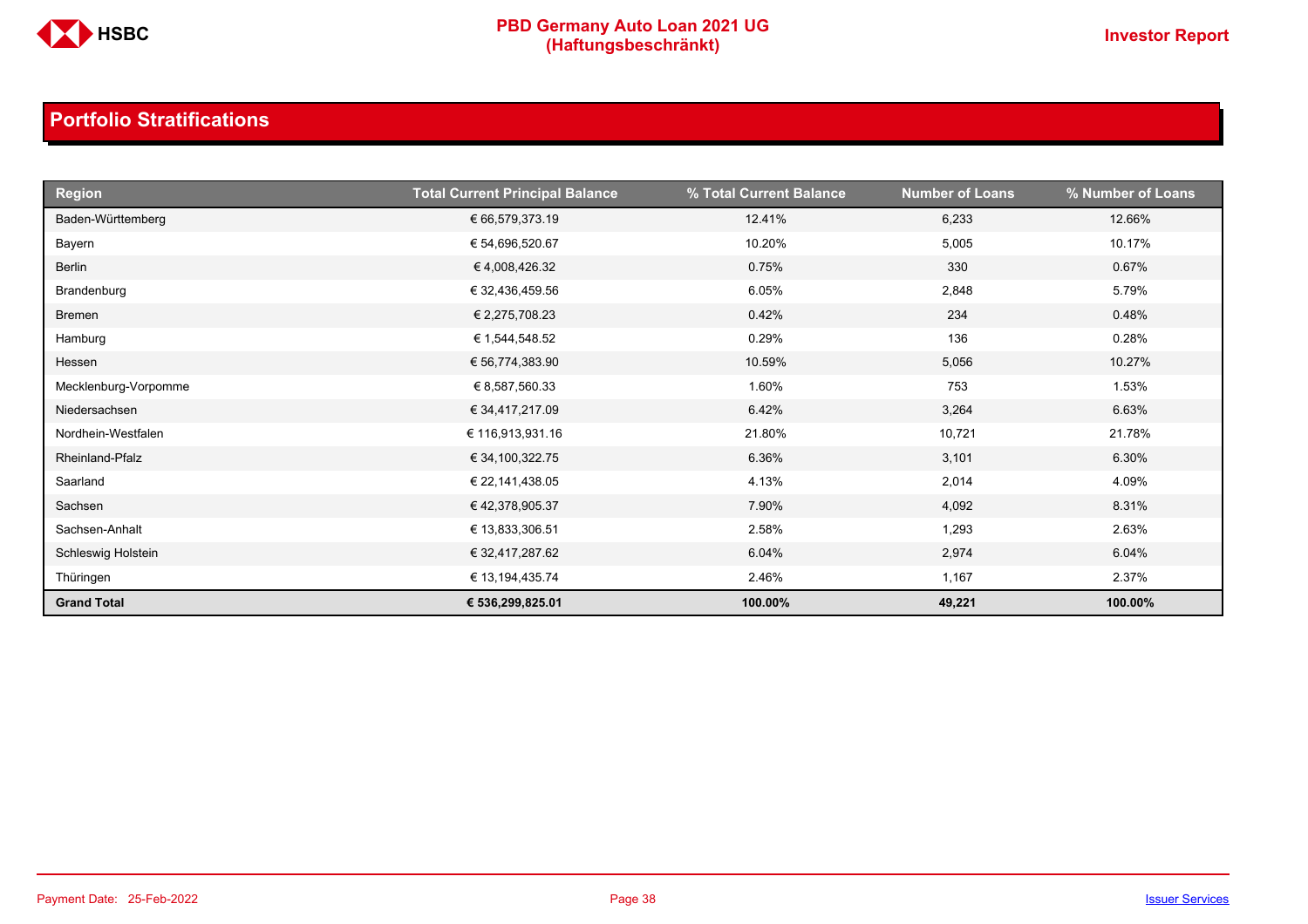

| <b>Car Makers</b>  | <b>Total Current Principal Balance</b> | % Total Current Balance | <b>Number of Loans</b> | % Number of Loans |
|--------------------|----------------------------------------|-------------------------|------------------------|-------------------|
| Citroen            | € 183,979,683.71                       | 34.31%                  | 18,667                 | 37.92%            |
| DS                 | € 7,160,908.60                         | 1.34%                   | 470                    | 0.95%             |
| <b>Others</b>      | € 16,280,231.88                        | 3.04%                   | 2,055                  | 4.18%             |
| Peugeot            | € 328,879,000.82                       | 61.32%                  | 28,029                 | 56.95%            |
| <b>Grand Total</b> | € 536,299,825.01                       | 100.00%                 | 49,221                 | 100.00%           |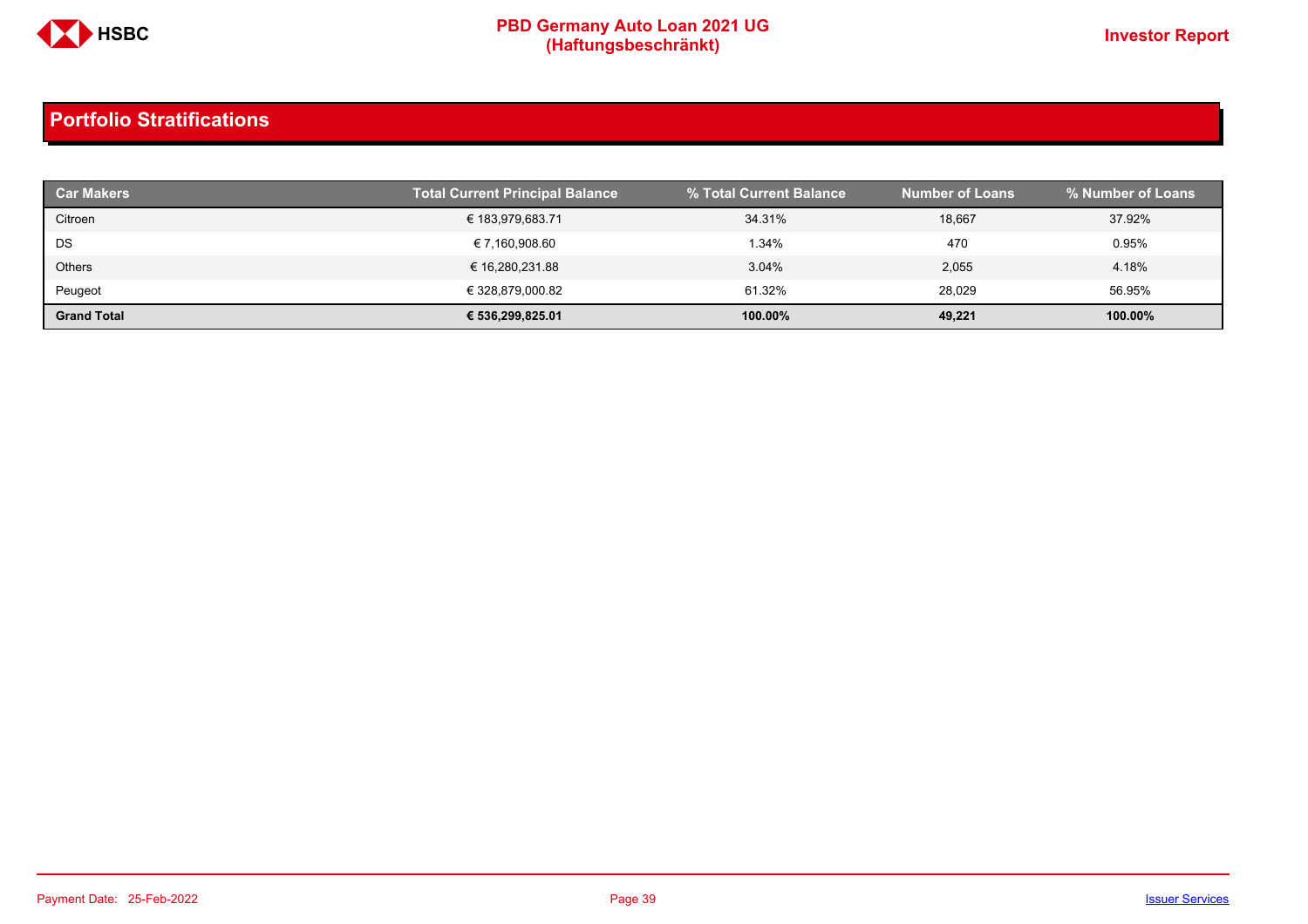

| <b>Fuel Type</b>   | <b>Total Current Principal Balance</b> | % Total Current Balance | <b>Number of Loans</b> | % Number of Loans |
|--------------------|----------------------------------------|-------------------------|------------------------|-------------------|
| <b>Diesel</b>      | € 282,361,231.46                       | 52.65%                  | 23,432                 | 47.61%            |
| Electric           | € 9,246,754.49                         | 1.72%                   | 501                    | 1.02%             |
| Hybrid             | € 22,357,862.44                        | 4.17%                   | 1,200                  | 2.44%             |
| No Data            | € 2,977,385.88                         | 0.56%                   | 245                    | 0.50%             |
| Petrol             | € 219,356,590.74                       | 40.90%                  | 23.843                 | 48.44%            |
| <b>Grand Total</b> | € 536,299,825.01                       | 100.00%                 | 49,221                 | 100.00%           |